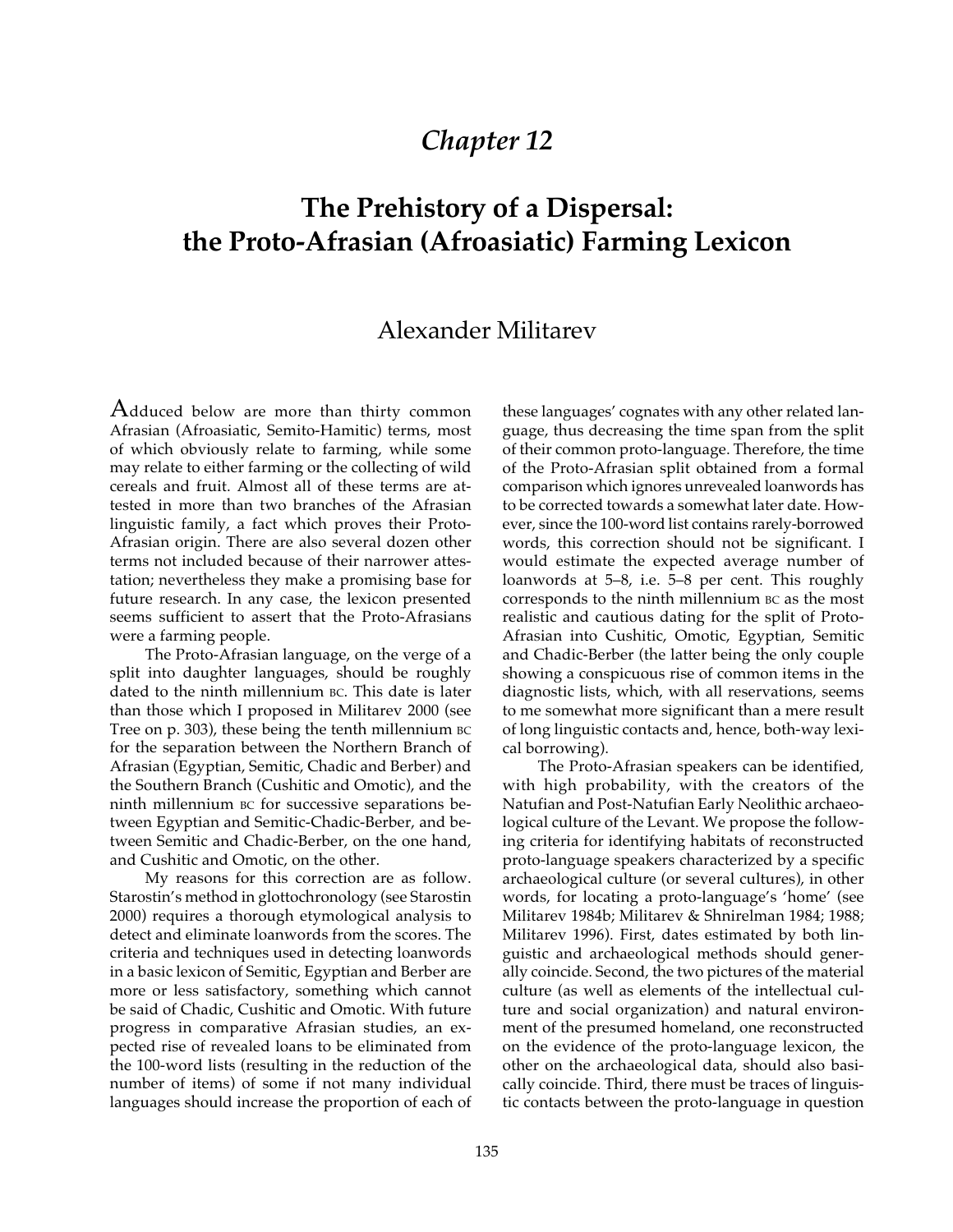and its early daughter dialects, on the one hand, and other proto-languages or ancient languages likely spoken in the same area during the corresponding periods, on the other. Fourth, presumed routes of the daughter dialects migration to their historically attested habitats should correspond to the directions of ethnocultural expansion established archaeologically.

The identification of Proto-Afrasians as Natufians and Post-Natufians seems to satisfy all the four criteria. Besides the farming lexicon, there are sets of reconstructed Proto-Afrasian terms pointing to incipient animal-breeding (Militarev & Shnirelman 1984; 1988); a wide variety of dwelling and settlement types (Militarev & Shnirelman 1988; Militarev *et al.* 1989); a territory characterized by both desert and steppe-forest type of terrain and drying river-beds as well as deep permanent streams; a vegetation typical of such territory; and the animals whose bones have been found at the Natufian and early Neolithic Post-Natufian sites (interestingly, there is a large number of common Afrasian terms denoting flocked ungulate animals usually inhabiting steppes and semi-deserts: see Militarev & Shnirelman 1988). A strong argument against the idea of an African homeland for Proto-Afrasian proposed by some authors (see Olderogge 1952; Diakonoff 1981; Ehret 1979) can be based on the linguistic contacts revealed between African (non-Semitic) Afrasian branches and North Caucasian, on the one hand (Militarev & Starostin 1984; Militarev 1996), and Sumerian on the other (Militarev 1984a; 1995; 1996). Finally, the Levant appears to be an attested region from where population began to spread starting in the Early Neolithic, covering not only wide tracts of Southwestern Asia, but also the adjacent parts of the Mediterranean and Africa.

As to the other primary farming centre in the Zagros (likely stemming from the Levant), it may be, albeit highly hypothetically, linked with the speakers of Proto-Sino-Caucasian, a language postulated and reconstructed by Sergei Starostin. There are two more Old World macro-family proto-languages dated approximately to the same period as the Afrasian one, whose cultural lexicon is reconstructed in general outline, namely Sino-Caucasian and Nostratic. According to Starostin (pers. comm.), while in Proto-Nostratic there seem to be no reliable farming terms, the Proto-Sino-Caucasian lexicon contains several such terms, though fewer than Proto-Afrasian. Since there is little doubt that all the three macro-families are eventually related, one may assume that the split of their common proto-language took place during the Natufian period prior to the 'Neolithic Revolution', after which the Proto-Nostratic speaking group(s) left the Levant, while the Proto-Sino-Caucasian speaking group(s) moved from the Levant to the Zagros area after agriculture and animal husbandry were introduced. Because there are very few agricultural terms common to Proto-Afrasian and Proto-Sino-Caucasian, one may assume that the Sino-Caucasian speakers left the Levant very soon after the 'Neolithic Revolution' took a start, carrying with them the attainments of incipient agriculture and only a few terms shared with Afrasian (borrowed from the latter or inherited from the common ancestor) to later develop an independent agricultural lexicon.

In the main, etymological, section of this paper (see below), I adhere to the general principles of comparative-historical method in linguistics and more specific approaches and positions in Semitic and Afrasian comparison expounded in the Introduction to Militarev & Kogan (2000).

#### **Acknowledgements**

I am indebted to L. Kogan, S. Starostin and O. Stolbova for valuable remarks. My thanks are also due to three foundations supporting my research in Semitic and Afrasian languages: The Russian State Foundation for the Humanities, The Russian Foundation for Sciences, and the Russian Jewish Congress.

#### **Conventions:**

- marks a reconstructed proto-form
- *-* separates affixed elements from the stem
- *V* in reconstructed forms conveys a non-specified vowel, e.g. \**bVr*- should be read 'either \**a*, or \**i*, or \**u*'
- *H* in reconstructed forms conveys a non-specified laryngeal or pharyngeal
- *S* in reconstructed forms conveys a non-specified sibilant
- **/** separating two symbols means 'or', e.g. \**/i/abar*should be read 'either \**/ibar-* or \**/abar*-'
- ( ) A symbol in round brackets means 'with or without this symbol', e.g. \**ba(w)r*- should be read '\**bawr-* or \**bar-*'
- ~ between reconstructed forms means 'and'.

**Abbreviations of languages and language periods:** Adgh. - Adghaq; Af. - Afar; Afras. - Afrasian (Afroasiatic); Akk. - Akkadian; Al. - Alaba; Alg. - Alagwa; Amh. - Amharic; Amrn. - Amarna; Anf. - Anfilla; Ang. - Angas; Ank. - Ankwe; Arb. - Arabic;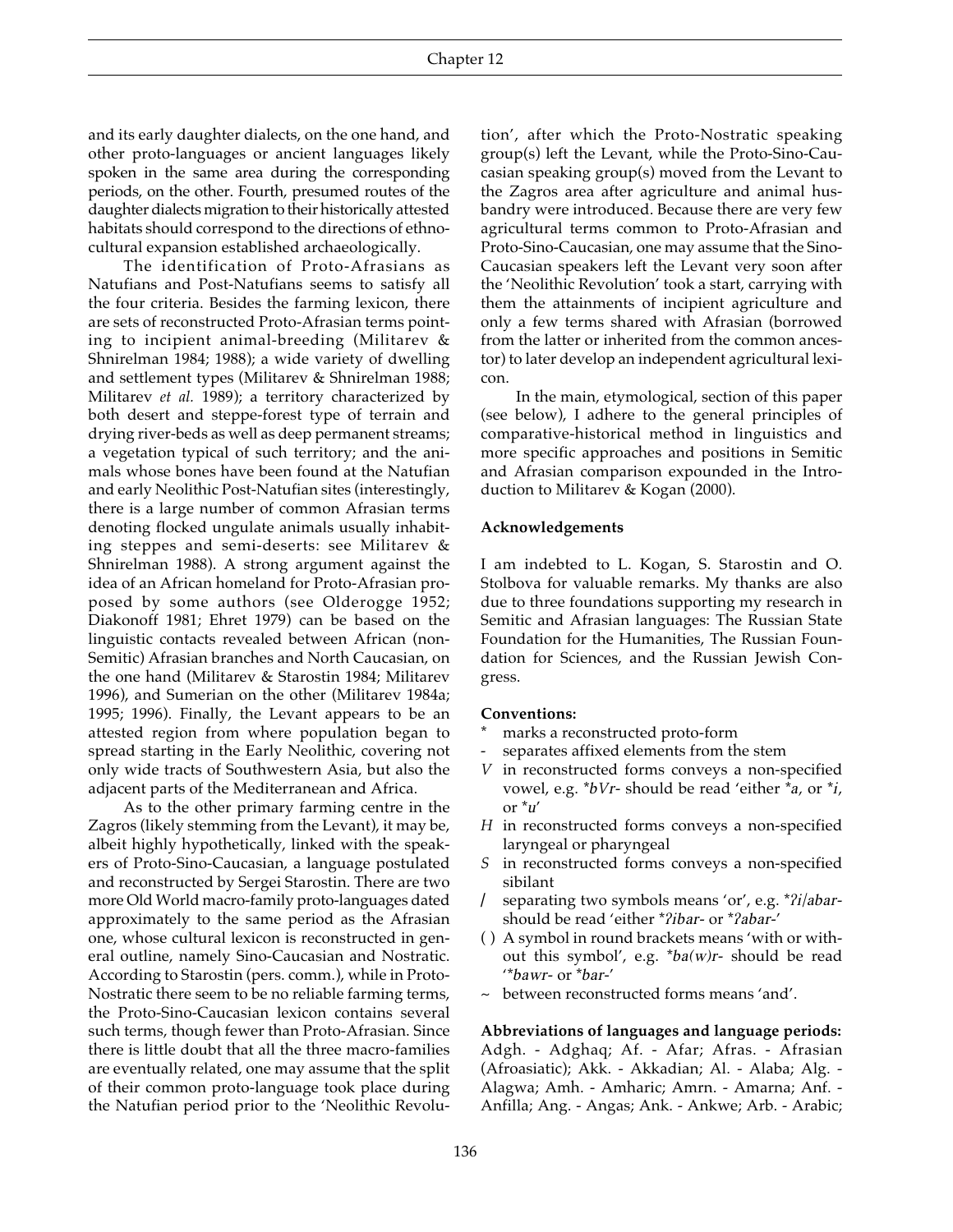Arg. - Argobba; Arm. - Aramaic; Aw. - Awiya; Bač. -Bačama; BD - Book of the Dead; Bib. - Biblical; Bil. -Bilin; Bid. - Bidiya; Bmrn. - Baamrani; Bnn. - Banana; Bol. - Bolewa; Brb. - Berber; Brj. - Burji; Bw. - Bworo; C. - Central; Can. - Canarian; Ch. - Chadic; Copt. (B F S) - Coptic (Bohairic, Fayyumic, Sahidic); CT - Coffin Texts; Cu. - Cushitic; Dah. - Dahalo; Dar. - Darasa; Dat≠- Datina, Dem. - Demotic; Dff. - Daffa; Dgl. -Dangla; Dob. - Dobese; E. - East; Eg. - Egyptian; Emp. - Empire; End. - Endegen); Enn. - Ennemor; Eth. - Ethiopian; Gaa. - Ga/anda; Gab. - Gabin; Gaf. - Gafat; Gel. - Geleba; Gez. - Geez; Ghdm. - Ghadames; Gid. - Gidole; Glmb. - Galambu; Glv. - Glavda; Goll. - Gollango; Gr. - Greek Period; Grnt. - Geruntum; Gur. - Gurage; Gwn. - Gwandara; Had. - Hadiya; Har. - Harari; Hbr. - Hebrew; Hgr. - Tahaggart; Hil. - Hildi; Hrs. - Harsusi; Hs. - Hausa; Iger. - Igerwan; Ir. - Iraqw; Izd. - Izdeg; Izy. - Izayan; Janj. - Janjero; Jib. - Jibbali; Jmb. - Jimbin; Jud. - Judaic; Kar. - Kariya; Kf. - Kafa; Khmr. - Khamir; Kmb. - Kambatta; Kon. - Konso; Krkr. - Karekare; Lex. - Lexical Texts; Log. - Logone; MA - Middle Assyrian; MB - Middle Babylonian; Mbr. - Mbara; Mč. - Moča; Med. - Medical Texts; Mhr. - Mehri; Mig. - Migama; MK - Middle Kingdom; Mnd. - Mandaic; Mndr. - Mandara; Mnj. - Munjuk; Mok. - Mokilko; Mpn. - Mupun; Mrg. - Margi; Ms. - Masqan; Msg. - Musgum; Mtkm. - Matakam; Mtmt - Matmata; Mw. - Mwulien; Mz. -Mzab; N. - North; Nak. - Nakači; Nan. - Nančere; NE - New Egyptian; Nfs. - Nefusi; Ngm. - Ngamo; Ngz. - Ngizim; Nj. - Njangi; Nkts. - Nakatsa; Nslm. - Taneslemt; Ntf. - Ntifa; OAkk. - Old Akkadian; OAss. - Old Assyrian; OB - Old Babylonian; OK - Old Kingdom; Om. - Omotic; Or. - Oromo, Pa. - Pa/a; pB. post-Biblical; Ph. - Phoenician; Pi. - Pizimbi; Pyr. -Pyramid Texts; Qbl. - Qabylian; Qbn. - Qabenna; Qw. - Qwadza; Qwr. - Qwara; Rnd. - Rendille; S. - South; Sa. - Saho; Sab. - Sabaic; Sam. - Samaritan; SB - Standard Babylonian; Sel. - Selti; Sem. - Semitic; Sghr. - Seghrušen; Shw. - Shawiya; Sid. - Sidamo; Smll. - Semlal; Smr. - Sumrai; Sod. - Soddo; Sok. - Sokoro; Som. - Somali; Soq. - Soqotri; Sum. - Sumerian; Syr. - Syriac; Tait. - Taitoq; Tfl. - Tifilalt; Tgr. - Tigre; Tmb. - Tembaro; Tna. - Tigriñña (Tigrai); Tng. - Tangale; Tum. - Tumak; Ugr. - Ugaritic; W. - West; Wlm. - Tawllemmet; Wln. - Wolane; Wmd. - Wamdiu; Wrj. - Warji; Wryn. - Ait Warain; Yaud. - Yaudi; Yem. - Yemen; Zgw. - Zeghwana; Zmr. - Zemmur; Zng. - Zenaga; Zw. - Zwai.

#### **Abbreviations of references:**

AHw = Soden, W. von., 1965–81. *Akkadisches Handwörterbuch.* Wiesbaden: Harassowitz.

- Brock. = Brockelmann, C., 1928. *Lexicon Syriacum.* Halle: Max Niemeyer.
- CAD = Oppenheim, L., E. Reiner & M.T. Roth (eds.), 1956*. The Assyrian Dictionary of the Oriental Institute, the University of Chicago*. Chicago (IL): The Oriental Institute*.*
- DLU = Del Olmo Lete, G. & J. Sanmartín, 1996–2000. *Diccionario de la lengua ugarítica* I–II*.* Barcelona: Editorial Ausa.
- DM = Drower, E.S. & R. Macuch, 1963. *A Mandaic Dictionary.* Oxford: Clarendon Press.
- Dull. = Amborn, H., G. Minker & H-J. Sasse, 1980. Das Dullay: Materialen zu einer astkuschitischen Sprachgruppe. *Kölner Beiträge zur Afrikanistik* 6, 228–81.
- EG = Erman, A. & H. Grapow, 1957–71. *Wörterbuch der aegyptischen Sprache* I–VII. B. Berlin: Akademie-Verlag.
- HAL = Koehler, L. & W. Baumgartner, 1994–96, 1999– 2000. *The Hebrew and Aramaic Lexicon of the Old Testament* I–III*.* Leiden, New York & Cologne: Brill. IV–V. Leiden, Boston & Köln: Brill.
- HSED = Orel, V.E. & O.V. Stolbova, 1995. *Hamito-Semitic Etymological Dictionary: Materials for a Reconstruction.* Leiden, New York & Cologne: Brill.
- Huds. = Hudson, G., 1989. *Highland East Cushitic Dictionary*. Hamburg: Buske.
- Ja. = Jastrow, M., 1996. *A Dictionary of the Targumim, the Talmud Babli and Yerushalmi, and the Midrashic Literature.* New York (NY): The Judaica Press.
- JJ = Johnstone, T.M., 1981 *Jibba#li Lexicon.* New York (NY): Oxford University Press.
- JM = Johnstone, T.M., 1987. *Mehri Lexicon.* London: University of London.
- Jung. CLR = Jungraithmayr, H. & D. Ibriszimow, 1994. *Chadic Lexical Roots* I–II. B. Berlin: Dietrich Reimer.
- Kraft = Kraft, C.H., 1981. *Chadic Wordlists* I–III. Berlin: Dietrich Reimer.
- Lamb. Wol. = Lamberti, M. & M.R. Sottile, 1997. The Wolaytta language. *Studia linguarum africae orientalis* 6, 1–563.
- LGur. = Leslau, W., 1979. *Etymological Dictionary of Gurage (Ethiopic)*, vol. III. Wiesbaden: Otto Harassowitz.
- LGz. = Leslau, W., 1987. *Comparative Dictionary of Ge*÷*ez (Classical Ethiopic).* Wiesbaden: Otto Harassowitz.
- LH = Littmann, E. & M. Höffner, 1956. *Wörterbuch der Tigre Sprache: Tigre-deutsch-englisch*. Wiesbaden: Franz Steiner Verlag GMBH.
- LS = Leslau, W., 1938. Lexique Soqotri (Sudarabique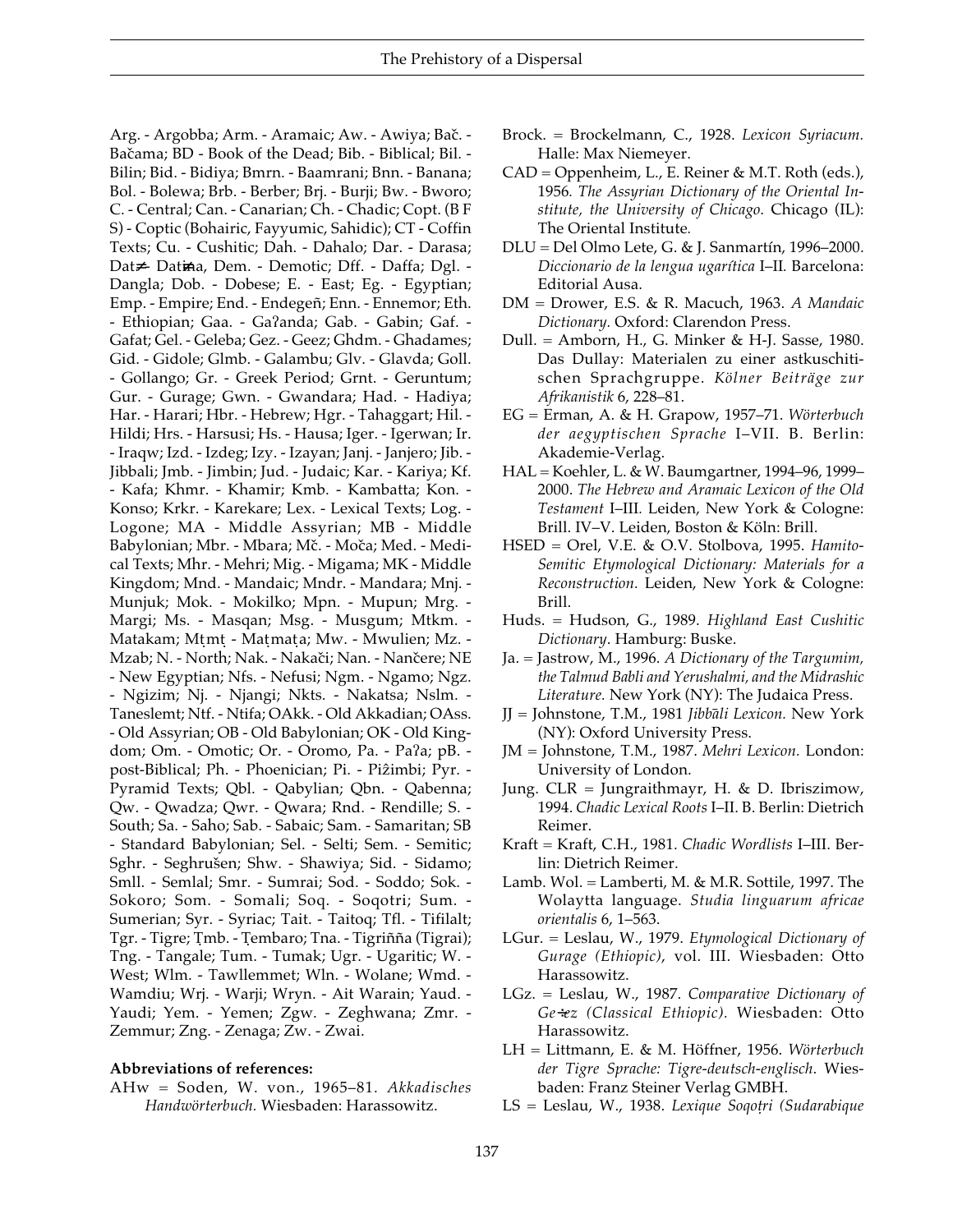*moderne) avec comparaisons et explications étymologiques.* Paris: Librairie C. Klincksieck.

- Sas. Bur. = Sasse., H.-J., 1982. *An Etymological Dictionary of Burji.* Hamburg: Helmut Buske Verlag.
- SD = Beeston, A.F.L., M.A. Ghul, W.W. Müller & J. Ryckmans, 1982. *Sabaic Dictionary (English-French-Arabic).* Louvain-la-Neuve, Beyrouth: Peeters, Librairie du Liban.

#### **A. Corn, beans, edible plants**

**1. Afras.** *\*/ary/w- ~ \*(/V)w/yar-* **'corn, beans, edible plants'** (related to No. 15?)

(?) Sem.: Hbr. */o#ro#t* (pl.) 'mallow, *Malva rotundifolia* (edible)' (HAL, 25); Arb. */ary-* '*manne*, substance végétale qui s'épaissit sur les feuilles des arbres' (BK 1, 27).

Brb.-Can. *\*Hawr-an*/*\*Harw-an*: Ghdm. *aber-n*, Aujila *(a)b=ru-n*, Siwa, Shw. *ar-en*, Mzb. *wir-en*, Qbl. *awr-en* 'farine' (Kossmann 1999, 92; *b=* in Ghdm. and Aujila vs. *w/0* in N. Brb. may reflect a laryngeal in the vicinity of \**w*); Tenerife *a-hor-en* 'farine d'orge rôti' (Wölfel 1965, 516).

Ch. W.: Fyer *worom* 'groundnuts', Dera *worom* 'beans' (Skinner 1996, 176), Bol. *are* 'seed' (Skinner 1996, 117), Pero árùé 'seed' (Frajzyngier 1985, 21; cf. also *árì* 'nut' Frajzyngier 1985, 20), Tsagu *waran* 'beans' (Skinner 1996, 176); C.: Bač. *warey* 'groundnuts' (Skinner 1996, 176), Fali \**/yar*, Zgv. *wira* 'millet' (Skinner 1996, 83), Mada *ire* 'semence' (Barreteau & Brunet 2000, 231), *u@wwa@r* '*Mucuna pruriens* (Fabaceae)' (Barreteau & Brunet 2000, 267), Lame */ uru#* 'millet' (Skinner 1996, 46), Musey, Bnn. *ira* 'seed' (Skinner 1996, 117); E.: Dgl. *yorwa* 'sorghum' (Skinner 1996, 83), Kera arway 'graines poussant vite' (Skinner 1996, 117).

Eg.: *" wry* 'Bohne' MK (EG I, 56), Copt. (SF) *aro* 'fève' (Vycichl 1983, 15).

Cu. C.: Bil. Khmr. Qw. Damot, Aw. *ar*; E.: Or. *arū* 'Korn, Getreide, Feldfruchte' (Reinisch 1887, 44), Brj. *wo@r-i* 'cereals (general)' (Sas. Bur., 190), (?) Som. *ara* 'fruits (de terre et d'arbre)' (Cohen 1947, 80; not in Abraham 1962 and Dizionario Somalo-Italiano 1985).

Om. N.: Kf., Mč., S. Mao, Nao yāro 'seed' (Skinner 1996, 290).

**2. Afras.** *\*bar***- > \****barr-, ba/r* **'a cereal'** (any connec-

tion with no. 16?)

Sem.: Hbr. *bār* '(clean, threshed) grain' (HAL, 153); Arb. *burr-* 'froment' (BK 1, 103); Sab. *br* 'wheat' (SD, 31); Tgr. *barbaro* (redupl.) 'a kind of small, red durra' (LH, 277); Amh. *bar* 'stalk (of barley, wheat); straw'; Mhr. *barr* 'maize' (JM, 51; acc. to Johnstone, from Arb.), Soq. *bor* 'froment' (LS, 98).

Brb.: Hgr. *a-bôra* 'sorgho à gros grain' (Foucauld 1951–52, 84); E. Wlm. *a-bora* 'sorgho' (Nicolas 1957, 22); Zng. *būru* 'pain' (Nicolas 1953, 180).

Ch. W.: Hs. *iburo* 'a cereal' (Bargery 1934, 472; < *\*?ibur-?*), Ang. *bwer* 'yam' (<*\*bu?r-*), Pero *bworôn* 'millet' (Kraft; <\*bu?r-Vn, cf. *bárà* 'stalk' Frajzyngier 1985, 21); C.: Log. *bāberā* 'maize' (HSED, No. 265; redupl. <\*barbVr-); Bač. byàra 'ground nut' (Kraft; <\**bVyar*-); E.: Tum. *b. ar* 'Pennisetum millet' (<*\*ba/r-*).

Eg.: *b˘.t* 'eine Körnerfrucht' Pyr.- MK (EG I, 416, 418; <*\*bVr-*), Copt. (S) *ebra,* (B) *bray* 'grain de céréales et d'autres plantes' (Vycichl 1983, 39).

Cu. E.: Or. *omborii* 'oats' (Gragg 1982, 305; <\**/VmbVr*-, with a secondary -*m*-?); S.: Burunge *baru* 'grain (generic)' (Ehret 1980, 338); Dah. *bùru* 'maize' (Ehret *et al.* 1989, 34; <*\*bu/r-*?).

Om. N.: Moča *bàro*, Anf. *baro* 'maize' (Leslau 1959, 22).

**3. Afras.** *\*ba/u(/)r-ay-* **'flour, groats'** (relative adjective derived from No. 2 implying the meaning 'processed grain'?) **~** *\*ba/urba/ur***-** (redupl.)

Sem.: Arb. *burbūr*<sup>-</sup> 'blé broyé' (Blachère et al. 1964, 495; redupl. stem).

Brb. \*-*bVray-*: Ghdm. *ta-bare-t* 'gâteau fait d'un pain' (Lanfry 1973, 27); Sghr. *i-bray-n* (pl.) 'rough flour' (Abdel-Massih 1971, 181), Smll. *i-briy-n* (pl.) 'farine grossière' (Destaing 1920, 124).

Ch.  $*bu/a(?)r(ay)$ -: W.: Hs. *buri*, *biri* 'the flour in which balls of *fura* are rolled' (Bargery 1934, 134, 111); Ngz. *barbari* 'gruel' (HSED, No. 224; redupl.); C.: Mw. *b. u@ro^*; Bac&. *b. u\$rey* 'gruel' (Kraft; <*\*bu/r-ay*); E.: Smr. *bura*, Tum. *bar·* 'flour' (HSED, No. 224).

Eg.: *b˘y* 'etw. Essbares aus Getreide', *b˘y.t* 'ein Backwerk' MK (EG I, 417; <\**bVrVy*, cf. *brry* 'Art Brot' NE, EG I, 466).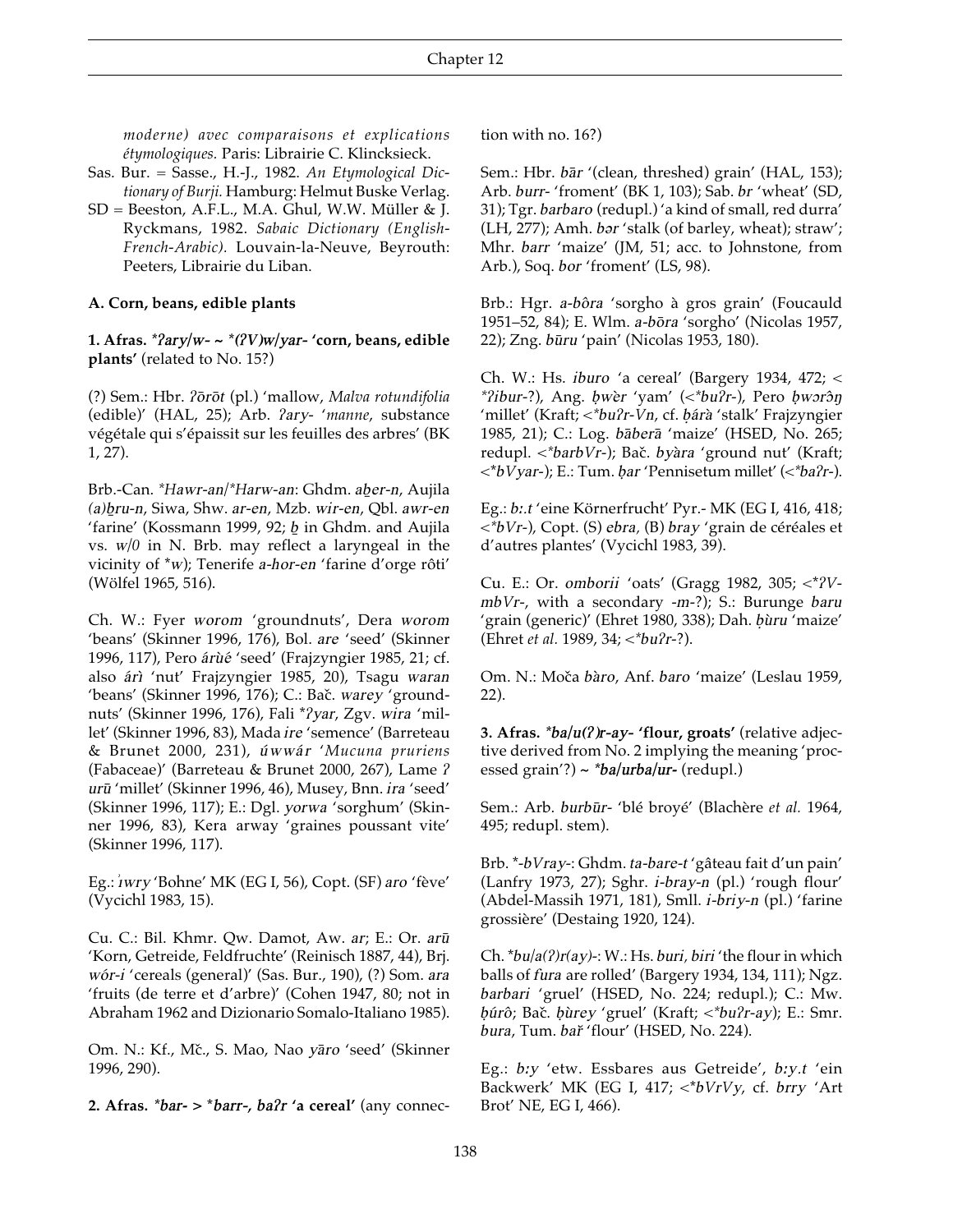Cu. C.: Khmr. bura 'Mehlgrütze' (Reinisch 1884, 349); E.: Som. bur 'flour' (Abraham 1962, 36).

#### 4. Afras. \*baw/yar- ~ \*?i/a-bar- 'fig-tree'

Sem.: Arb. ?ibrat- 'figuier sycomore', ?br 'féconder un palmier femelle par une greffe mâle' (BK 1, 3); Amh. ab<sup>w</sup>ar 'tree like the warka' (Kane 1990, 1194; considered by Leslau in LGur., 9 a loan of Or. habru, abru, harbū 'sycamore', which is less likely in view of the cognate Arb. term; warka means 'sycamore' Kane 1990, 1508); Wln. abro 'k. of tree' (LGur., 9; compared by Leslau, with hesitations, to Amh. ab<sup>w</sup>ar).

Brb.: Ghdm. ebrar 'être fécondé (palmier)', aberir 'fleur de palmier mâle' (Lanfry 1973, 20), Aujila šebrer (caus.), Siwa ss-urr 'féconder un palmier'; Hgr. eharar id., pl. iharâr (compared in Prasse 1969, 68 and Kossmann 1999, 118;  $\langle \nabla^2 u | ab \nabla \nabla u \rangle$  a partial reduplication of the stem).

Ch. W.: Hs. baure 'fig-tree, fig-fruit' (Abraham 1965, 91; <\*?Vbawr-); E.: Mig. báàrá 'figuier (rouge)' (Jungraithmayr & Adams 1992, 68; <\* baw/yar-).

Cu. N.: Beja bīr 'Dumpalm' (Reinisch 1895, 50; <\*bVyVr?); E.: Som. báar 'tree top; Commelina spec.'; Rnd. báàr 'Hyphaene coracea Gaertn., Palmae' (<\*báàr 'river palm' Heine 1979, 183); Som., Boni beer 'garden' (Heine 1978, 54; all <\*baw/yar-); Or. habru, abru, harbū 'sycamore' (LGur., 9; the form habru/abru may continue *\*?abru* or be an Amharism, which is less likely because of the difference in pattern).

## 5. Afras. \* cV÷aw- 'grain, ear (of barley, wheat)'

Sem. \* $\hat{s}V + \bar{V}$  + 'barley, ear of corn; k. of beans': Akk. še?u 'barley, grain; pine nut' OAkk. on (CAD š1, 345; AHw, 1222; acc. to both sources, from Sum.; the reading quoted has been recently doubted by Huehnergard), šu?u 'pulse, chickpea' Nuzi, MA, SB (CAD š3, 416), 'eine Getreideart' SB, NAss. (AHw, 1294); Jud. ša÷ū÷īt 'a species of beans' (Ja., 1610),  $\check{s}$ a÷īt- id. (Ja., 1611); Arb.  $\check{s}$ a÷ $\check{a}$ ÷,  $\check{s}$ i÷ $\check{a}$ ÷,  $\check{s}$ u÷ $\check{a}$ ÷ 'barbe de l'épi',  $\ddot{s} \leftrightarrow$  IV 'se remplir de grains (se dit des épis, des céréales)' (BK 1, 1234); Tgr. sä÷a÷ 'oats' (LH, 194), sa÷sa÷a (redupl.) 'épeautre' (LH, 194); Tna. sa÷a÷ 'avena, sorta di biada' (Bassano 1918, 202), sa÷sa÷e (redupl.) 'sorta di orzo che si semina nella stagione asciutta' (Bassano 1918, 201). Cf. metathetic \*÷ay/wŝ-'bread, corn food'; Jud. +Is-'started dough, quantity of flour used for one person's meal' (Ja., 1072), ÷ăsāsīt 'pounded wheat or peas' (Ja., 1098); Sab.  $\div ys,$  '? cornland' (SD, 24), 'food, provision, produce' (Biella 1982, 363, 368); Arb. (Eg. dial.) ÷ays- 'pain' (BK 2, 420), (N. Yem. dial.) ÷awš, ÷ayš 'Brot' (Behnstedt 1992–, 878, 884); Tgr.  $\div e\check{s}$  'bread (of the Europeans)' (LH, 481); Har.  $\bar{e}s$  'oat' (Leslau 1963, 33).

Ch. W.: Siri sawi 'guinea corn' (Skinner 1977, 24). Cf. in Stolbova 1996, 53: W. \*caHwa 'guinea corn'; Sura šwáa; Ang. šwe; Ank., Tng. sua compared to E.: Mig. čiwwa 'gros mil (sorgho)'.

Eg.: š÷.w.t 'Kuchen, aus Spelt, Fett und Honig' Pyr. (EG IV, 421), š÷.t 'Teil der Gerste' Med. (EG IV, 420), š÷.t.t 'Art Brot' BD, Med. (EG IV, 418).

Cu. N.: Beja šūš 'Panicum Turgidum' (Reinisch 1895, 218; redupl.); C.: Kem., Qwr. sewī 'Aehre' (Rein. Qw., 119); E.: Sa. suwā 'grain that ripens' (LGz., 539; all these examples may or may not be loans from Eth., where the similarly looking forms, however, end in -t-; Gez. sawit, etc. - see LGz., 539); Had. so?o; Tmb. soha 'barley'  $(-h - <^* \rightarrow :$ ?); Sid. šo?ē 'ear of corn' (Dolgopolsky 1973, 120, with a different reconstruction). Cf. metathetic E.: Or. ees 'a k. of corn' (Sasse 1979, 44); Harso, Dob., Goll. +awš- 'reifen' (Dull., 263).

Cf. differently in Militarev 1990, 79; 1995, 117-18; HSED, No. 559.

## 6. Afras. \*carVy- 'barley'

Sem. (1) \*s<sup>a÷Vr-</sup> 'barley; grass, straw' (Dolgopolsky explains  $\div$  as the result of contamination, after popular etymology, with Sem. \* $\hat{s}a \div r$ - 'hair', which is quite plausible): Ugr. š÷rm 'cebada' (DLU, 427); Hbr. ŝa÷ōrā 'the hairy, grainy kernel-fruit, barley' (HAL, 1346); Jud. sa÷art 'barley' (Ja., 1010); Syr. sa÷ārat- 'hordeum' (Brock., 489), Mnd. sara 'barley' (DM, 315); Arb. ša÷īr-'orge' (BK 1, 1238); Sab. s<sub>2</sub>÷r 'barley' (SD, 268); Gez. ŝā-r 'herb, herbage, grass, vegetation, straw' (LGz., 525); Tgr. sä÷ar 'grass, hay' (LH, 194; ša÷ir 'barley', LH, 226 is likely an Arabism); Tna. sa-ri 'erba, fieno' (Bassano 1918, 139), Amh. sar 'grass (either green or dried)' (Kane 1990, 482), sororro 'white tef' (Kane 1990, 486); Har. sä?ar, sār 'grass' (Leslau 1963, 136); Gur. \*sa?ar 'grass' (LGur., 530); Mhr. ser 'straw' (JM, 370); Jib.  $\hat{s}a \div \partial r$  'dry grass, straw' (JJ, 244). Cf. Mhr. ša÷īr JM, 391; Jib. ši÷ír JJ, 259 'barley'; Soq. šá÷ir 'orge' (LS, 420), very likely Arabisms.

Sem. (2): Eth. \*sor(-n)ay- 'wheat' (borrowing from Cu. cannot be ruled out): Gez. sarnāy, Tgr. šarnay, šanray; Tna. sarnay; Amh. sande; Gaf. sandä; Arg.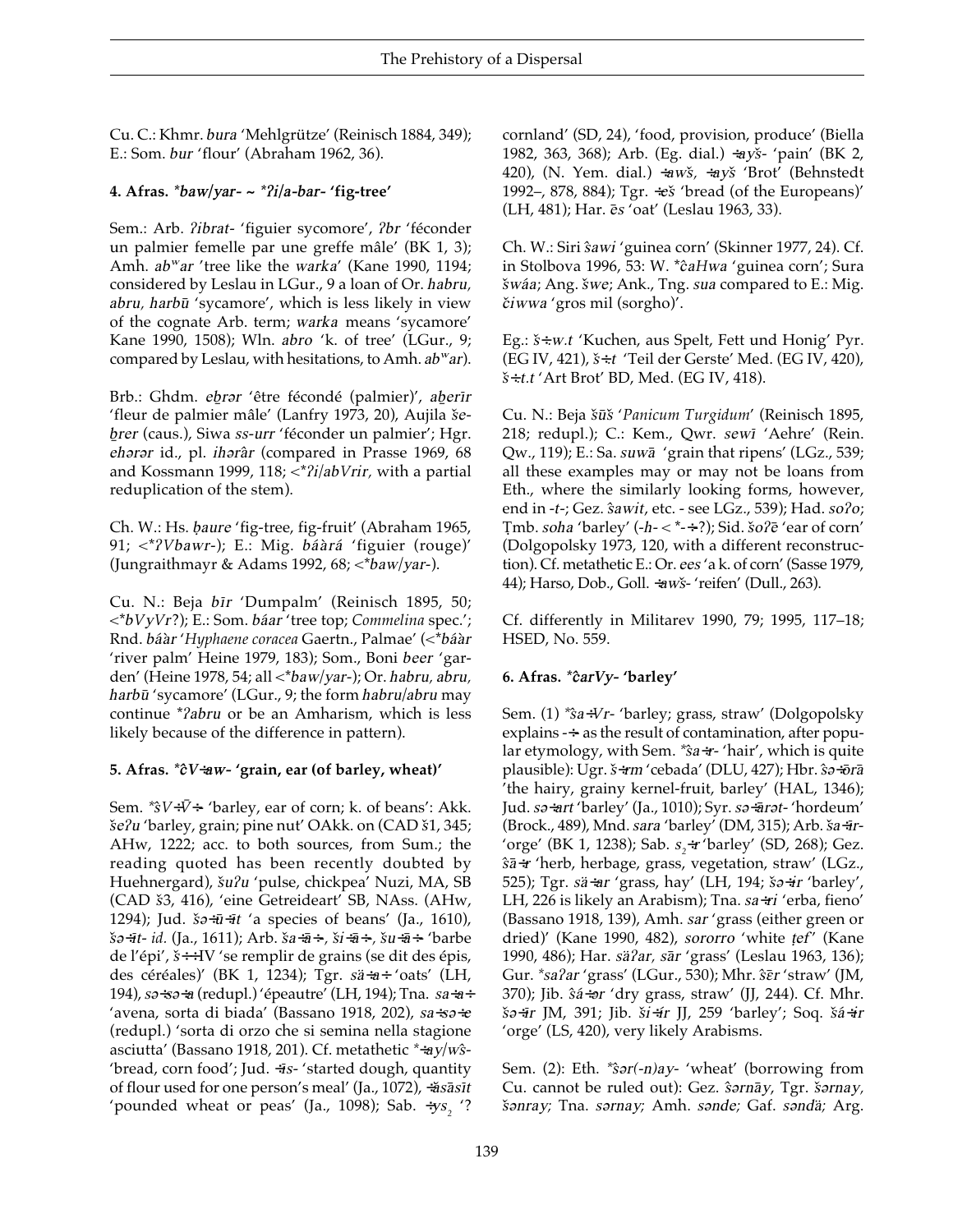sarray; Gur. \*sare 'wheat', Har. sarri 'thick bread made of wheat' (LGz., 534).

Ch. W.: Tng. sîr- 'yam' (s- in Tng continues several Afrasian sibilants, incl. \* c); C.: Bnn. sordà 'okra'  $(Kraft) < *cVr-d-<*cVr-t-$  (cf. kowànà 'son, daughter' ~ kòwàyendà 'sister', or čindà 'mahogany' < \* ti?n-t-, cf. No. 14 below, and Stolbova 1996, 136).

Eg.:  $\zeta r.t$  'Gerste' MK (EG IV, 524).

Cu. \*?aĉar- (with \*?a- prefixed): N.: Beja ešerri 'Mais' (Reinisch 1895, 33; cf. also ašratta 'eine lange Grasart' Reinisch 1895, 33); E.: Kmb. ašārú-ta, Tmb. ašaru 'barley' (Leslau 1959, 18). Cf. \*SVr- 'wheat': N.: Beja serám 'Weizen' (Reinisch 1895, 205); E.: Som. saren 'wheat' (Abraham 1962, 218); Or. šuroo, široo 'k. of pap made out of well-ground peas' (Gragg 1982, 370); Had. sara-ta 'sorghum' (Huds., 139); Harso soro 'Weizen' (Dull., 279). Cf. also N.: Beja š*inrãy* 'Weizen' (Reinisch 1895, 217); E.: Af. sirray; Sa. sinra; C.: Bil. šinráy id. (Reinisch 1886, 904), probably borrowed from or to Eth.

Om. N.: Mč. ašāro '(roasted) barley' (Leslau 1959, 18; a loan from E. Cu.?).

Cf. Militarev 1990, 79; HSED, No. 544: Sem. \*sa-a/ir-; Eg. šr.

7. Afras. \*da/ing<sup>w</sup>- ~ \*(?a-)da(n)g<sup>(w)</sup>Vr- ~ \*(?a-)dang<sup>(w)</sup>al-'beans, leguminous plants; corn'

#### 7.1.  $d\alpha / \text{ind}$  /  $\alpha$  /  $\alpha$  /  $\alpha$  /  $\alpha$  /  $\alpha$  /  $\alpha$  /  $\alpha$  /  $\alpha$  /  $\alpha$  /  $\alpha$  /  $\alpha$  /  $\alpha$  /  $\alpha$  /  $\alpha$  /  $\alpha$  /  $\alpha$  /  $\alpha$  /  $\alpha$  /  $\alpha$  /  $\alpha$  /  $\alpha$  /  $\alpha$  /  $\alpha$  /  $\alpha$  /  $\alpha$  /  $\alpha$  /  $\alpha$  /  $\alpha$  /  $\alpha$  /

Sem.  $dVng(w)$ - 'beans' ~ \*dagan- 'corn, grain' (metathetic or  $\langle \nabla \cdot \nabla \cdot \nabla \cdot \nabla \cdot \nabla \cdot \nabla \cdot \nabla \cdot \nabla \cdot \nabla \cdot \nabla \cdot \nabla \cdot \nabla \cdot \nabla \cdot \nabla \cdot \nabla \cdot \nabla \cdot \nabla \cdot \nabla \cdot \nabla \cdot \nabla \cdot \nabla \cdot \nabla \cdot \nabla \cdot \nabla \cdot \nabla \cdot \nabla \cdot \nabla \cdot \nabla \cdot \nabla \cdot \nabla \cdot \nabla \cdot \nabla \cdot \nabla \cdot \nabla \$ (LS, 130); (?) Tgr. baldänga, bärdunga 'bean; Vicia faba Sill.' (LH, 273; <\*bal/r-dung-, with an obscure first element; probably from Bil. or Sa.; cf. also Tna baldänun 'Bohne' LH, 273); Ugr. dgn 'grano, trigo' (DLU, 130); Ph. dgn; Hbr. dāgān; Arm. Eg. dgn 'corn, grain' (HAL, 214).

Brb. \*digi(n): E. Wlm. ta-dəgin-it 'Bauhinia rufescens (gousses noires)' (Nicolas 1957, 37); Zng. ti-dīgi-d 'caroube, haricot' (Nicolas 1953, 265). Cf. Ayr tedăngwăw-t 'grenier de céréales' (Alojaly 1980, 24).

Ch. \*da/ingw-: W.: Hs dangwa-mi 'a gruel made with the mealy pulp found inside locust-bean pods' (Bargery 1934, 219), Ang. tang 'corn' (HSED, No.  $620$ ;  $\lt^*$ dang-); E.: Nan. tínge 'bean' ( $\lt^*$ ding-; cf. Jung.

CLR, I, XXIII Sound correspondence table).

Eg.: ddw 'kind of grain' OK (Faulkner 1962, 314; cf. EG V, 502) <  $^{*}dVq(V)w$ .

(?) Cu. \*bal/r-dang<sup>w</sup>- (the meaning of the first element of this composed word is not clear): C.: Bil. baldanguá 'Bohne, Faba' (Reinisch 1887, 78); E.: Sa. bardangā, baldangā 'eine bestimmte Bohnengattung' (Reinisch 1890, 86).

#### 7.2. \* ( $2a$ -) $da(n)g^{(w)}Vr$ - 'k. of beans'

Sem. \*dVqVr- 'beans': Syr. dagrā; Arb. dažr-, dužr-, dužur-; Mhr. dêžir; Jib. dəgərät, pl. dugur, Soq. dígir 'fèves' (Cohen et al. 1970–, 222). Cf. Tgr. ?adung<sup>w</sup>ara, Tna. ?adang<sup>w</sup>ara; Amh. adäng<sup>w</sup>are; Gaf. adäng<sup>w</sup>arä; S. Arg. adongure; Gur. adäng<sup>w</sup>arre id. (Cohen et al. 1970–, 222), obviously Cushitisms.

Ch. E.: Sok. *dagir* 'millet' (HSED, No. 621).

Cu. \*?a-da(n)gwVr-: C.: Bil. Khmr. adogur, Damot, Aw. adangwari 'bean' (LGur., 17; Reinisch 1887, 15); E.: Som. digir 'fagioli' (Agostini et al. 1985, 186); Or. adanguar 'Bohne' (Reinisch 1887, 15; cf. also otongora 'beans' Gragg 1982, 307); Sa. adagur 'Bohnen' (Reinisch 1890, 11).

## 7.3. \*(?a-)dang<sup>w</sup>al- 'corn; beans'

Sem.  $(2a-)$ dang<sup>(w)</sup>al- ~ \*dalg<sup>w</sup>-am-: Tgr. ?ädängäl 'bean(s)' (LH, 384; <Bil.? Cf., however, ?ädäggäla, däggäla poet.; Tna. däggäla 'a sort of corn growing wild; Eleusine aegyptiaca' LH, 385); Har. dāngulle 'pea' (Leslau 1963, 57; < Or.); Gez. dəlg<sup>w</sup>əmmā 'porridge'; Amh. dälg<sup>w</sup>äm 'a variety of sorghum' (LGz., 131).

Ch. \*(?V-)da(n)qwVI-: W.: Krkr. d $\sum$ qwəli 'gruel' (Kraft); C.: Mada édingèl 'tige de mil (dont on a coupé l'épi)' (Barreteau & Brunet 2000, 93); E.: Mig. dágàláàwé 'noix de palmier doum' (Jungraithmayr & Adams 1992, 76; metathetic <\* dagwal-).

Cu. \*(?a-)dang<sup>w</sup>al-: C.: Bil. adäng<sup>w</sup>al 'Bohne' (Reinisch 1987, 15; LGur., 17; cf. adagala 'eine essbare Pflanzensorte' Reinisch 1987, 13); E.: Or. dāngulle 'bean' (LGur., 17).

Cf. Militarev 1990, 79; HSED, Nos. 620, 621, 653.

8. Afras. \*  $q^{\text{w}}$  ) j/ar- ~ \* garga/ir- 'grain; bean' (related to  $No. 20$ ?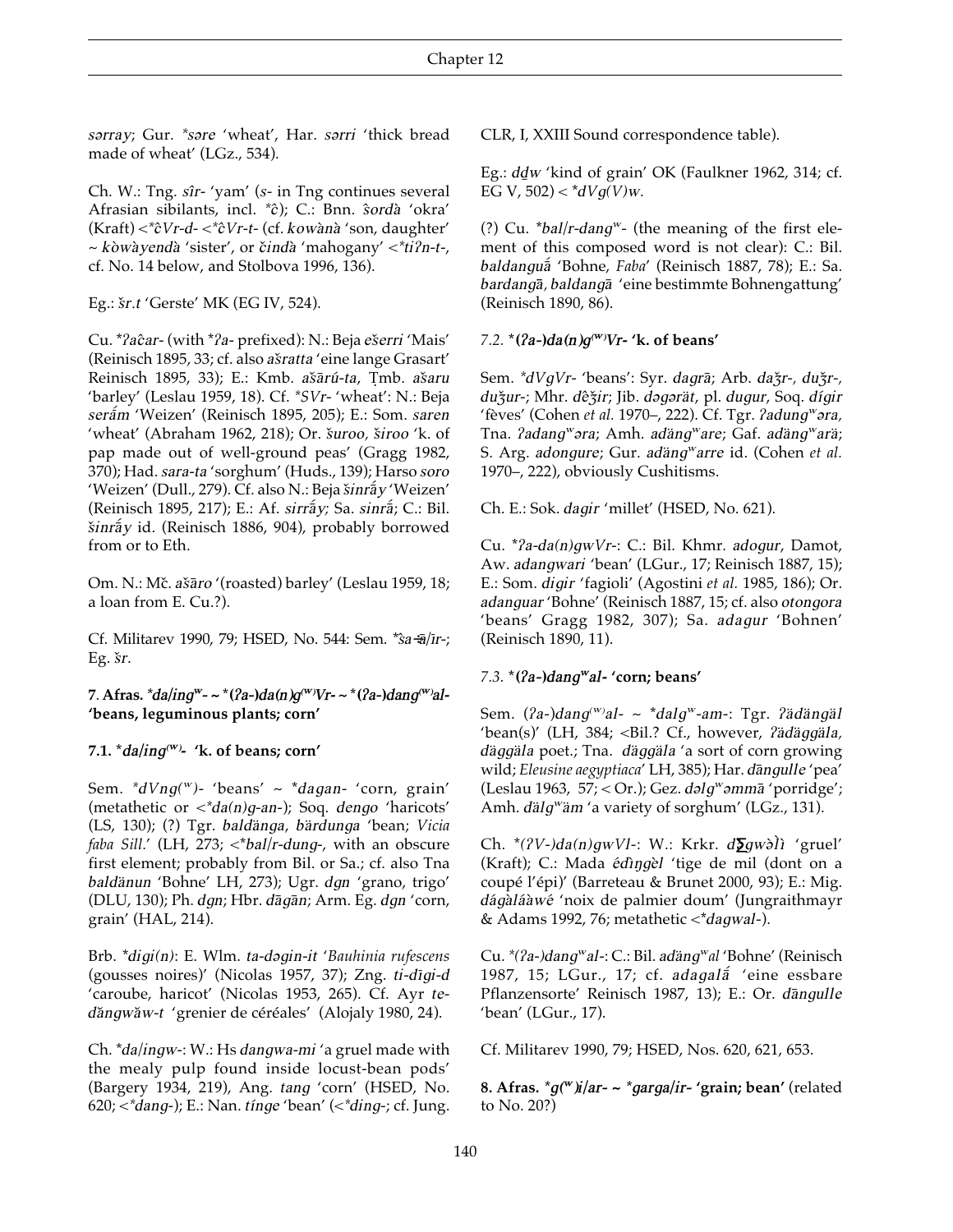Sem.: Hbr. *gera* 'carob seed' (HAL, 200); pB. *garger* 'berry, grain' (Ja., 265); Jud. *garger*-id. (Ja., 265); Arb. *Z&arZ&ar-*, *Z&irZ&ir-* 'fève' (BK 1, 275).

Brb.: Hgr. *a-qqar* 'gousse rempli de graines pas comestible (servent à tanner les peaux)' (Foucauld 1951– 52, 478); Ayr, E.Wlm. *a-qgar* 'fruit de *toggart*; tan' (Alojaly 1980, 57); Qbl. *ta-* $\zeta^w$ rir-*t*? *'* papillonacée à petites gousses comestibles' (Dallet 1982, 271).

Ch. \*(?a-)g<sup>(w)</sup>a/ir- ~ \*gargar-: W.: Hs. guro '*okra', g*ērō 'bulrush millet' (Abraham 1965, 346, 315); Sura *gyewuro*; Dera *gero\$*; Seya *gyoro* 'millet'; Ang. *gu\_rm* 'bean'  $\left\langle \langle \langle \langle \langle \langle \langle \rangle \langle \langle \rangle \langle \langle \rangle \langle \rangle \rangle \rangle \rangle \langle \langle \langle \rangle \langle \rangle \rangle \langle \langle \langle \rangle \rangle \langle \langle \rangle \langle \rangle \langle \rangle \langle \langle \rangle \langle \rangle \langle \rangle \langle \langle \rangle \langle \rangle \langle \langle \langle \rangle \langle \rangle \langle \langle \rangle \langle \rangle \langle \langle \rangle \langle \langle \rangle \langle \rangle \langle \rangle \langle \rangle \langle \rangle \langle \rangle \langle \rangle \langle \rangle \langle \rangle \langle \rangle \langle \rangle \langle \rangle \langle \rangle \langle \rangle \langle \rangle \langle \rangle \langle \rangle \langle \rangle \langle \rangle \langle \rangle \$ *ngure*; Gava *ngure*; Nkts. *ngure* 'bean' (<\*?a-*q*<sup>w</sup>Vr-?); Misme (Zime) *guirany* 'guinea-corn' (<*\*gWir-an-?*); Higi (Futu) *g`orwá* (all Kraft); Mtkm. *gagar* 'millet' (Kraft; <\* *gargar*-); Mada *angar* 'niébé cultivé, haricot' (Barreteau & Brunet 2000, 220; <*\*/an-gar-*), *Nga@rNga\$r* '*Indigofera hirsuta* (Fabaceae)' (Barreteau & Brunet 2000, 221; <\*?agar?agar<sup>2</sup>); Log. *máágùrée* 'beans' (Jung. CLR, II, 11; <*\*ma-gWVr-?*); E.: Smr. *giri, Z&"›r"‹;* Jegu *giri, g"¤r(k)* 'bean' (HSED, No. 933; Jung. CLR, II, 11); Mig. *gàgàrré* 'mil (à demi écrasé et mouillé)' (Jungraithmayr & Adam 1992, 86; <*\*gargar-* ).

Cu. E.: Or. *garii* 'seed' (Gragg 1982, 169); Had.  $\zeta$ ar*etta* id. (Huds., 130;  $\xi <^* q$ ?).

Cf. HSED, No. 933: Hbr., part of Ch.

## **9. Afras.** *\*h.Vnt.-* **'kind of cereal'**

Sem.: Akk. *uttatu* 'Getreide, Gerste, Korn' OAkk. on (AHw, 1446); Ugr. *htt;* Hbr. *hitta*; Jud. *hintat-*; Syr. *hettat-*; Arb. *hintat-*; Soq. *hintah* 'wheat' (HAL, 307); Jib. *hit* 'food; beans; any cereal' (JJ, 119).

Ch. W.: Hs. *gùndu* 'k. of short-headed bulrush-millet' (Bargery 1934, 408; <\* *hunt*-); (?) Tng. *kwondo* 'ground nut'; Gera *handimì* 'beans' (Kraft; sound correspondences not clear); Glmb. *ándí* id. (Stolbova 1987, 60; <*\*hant-?*).

Cu. E.: Som. *hadud* 'corn, millet, sorghum' (Abraham 1962, 102), *h.adud* 'corn, sorghum' (Dolgopolsky 1973, 222, quoted in Reinisch); Sid. *hayte* 'barley' (Huds., 24). Cf. Brj. *hat-*; Kmb. *hatiid-* 'to cut crops, reap' (<*\*hat.-* Huds., 46; may originate from *\*h.at.-*).

#### **10. Afras.** *\*kabb- ~ \*kib-t- ~ \*kaHb-/\*kabH-* **'kind of corn (wheat?)'**

Sem.: Akk. *kibtu* 'wheat' OAkk. on (CAD *k*, 340; AHw,  $472 = Sum$ . GIG(BA), but hardly a Sumerism); Tgr. *käbbä* 'Getreidebrei' (LH, 411).

Brb.: Hgr. *a-kəbbu* 'noyau (de fruit)' (Foucauld 1951– 52, 728); Ayr, E. Wlm. *ekăbb* id. (Alojali 1980, 87), te*k´bb´k´b-t* (redupl.) 'épi de certaines plantes (blé etc.)' (Alojali 1980, 88); Tait. *a-k´bbu* 'noyau (de datte)'; Qbl. *a-kubab* 'épi de sorgho' (Laoust 1920, 475).

Ch. W. \**kabH-/\*kaHb-*: Hs. *kub. ewa* 'okra', *kab. u* '*Fura* made of guinea-corn' (Bargery 1934, 625, 515). Cf. Gwn. *ko@bo*; Glmb. *ka# \$ b*; Pero *ka\$ppu*; Bole *kapp* (*-pp* <\**-bb*) 'to plant, sow'; Tng. *kaab. e* 'to sow' (Jungraithmayr 1992, 93).

Cu. E.: Gel. *kabbo* 'unleavened bread' (Huds., 31), Konso *kapp-a*, Gid. *kapp(-o)* 'wheat' (PEC, 57; *-pp <\*-bb* — see PEC, 55; acc. to Sasse, from *\*gazb-* PEC, 57, which is less likely), Dob. *kapoc&a* 'Gerste' (Dull., 244; <*\*kab-Vt-*).

Om. S.: Dime, Ari *k* $əbb$  'maize, corn' (Bender 1994, 154).

**11.** Afras.  $\frac{k}{2}$  /*W*  $\sim \frac{k}{2}$  /*Vl*(*l*)  $\sim \frac{k}{2}$  /*Vlal* - 'k. of corn **(millet ?)'**

Sem.: Akk. *lilla^nu (lilliannu, la#la^nu)* 'grain at its highest growth' SB (CAD *l,* 188; AHw, 553; <*\*laylay-an-*, reduplicated, with *-an* suffixed?).

Brb. *\*y/HVl(V)l-*: Ghdm. *ileli* 'millet'; Ntf. *ill-an* (pl.); Zng *ill-en* (pl.) 'sorgho' (Laoust 1920, 268).

Ch.  $\frac{k}{l}$ *i*/*ulaw-* ~  $\frac{k}{l}$ *wVyal*-: W.: Dera *yila* 'nut, grain' (Skinner 1996, 246); C.: Peve *lo*; Gude */´\$la/in* 'okra' (Kraft); E.: Mubi *wèyál* 'seed' (Jung. CLR, II 287); Mok. */ulo* 'grain' (Skinner 1996, 117). Cf. Bid., Dgl. *luw-'sémer'* (Skinner 1996, 246); Mig. *lúwáw id.* (Jungraithmayr & Adams 1992, 104).

Cu. N.: Beja óli 'geröstetes Getreide' (Reinisch 1895, 14), *óli* 'Brei' (Reinisch 1895, 15); E.: Saho, Afar *iláû* 'Korn, Getreide, spec. Durra' (Reinisch 1886, 808); Brj. *álo* 'millet' (Sass. Bur., 25); Harso *alolo* '*Phaseolus vulgaris*' (Dull., 235), *wolalla* 'Sorghum' (Dull., 269).

Om. N.: Koyra *allo* 'millet' (Sass. Bur., 25, quoted in Hayward); S.: Ari *uula*, Hamer *ulla* 'maize, corn' (Bende 1994, 154). Cf. Kačama *ayl-* 'to sow' (Lamb. Wol., 308).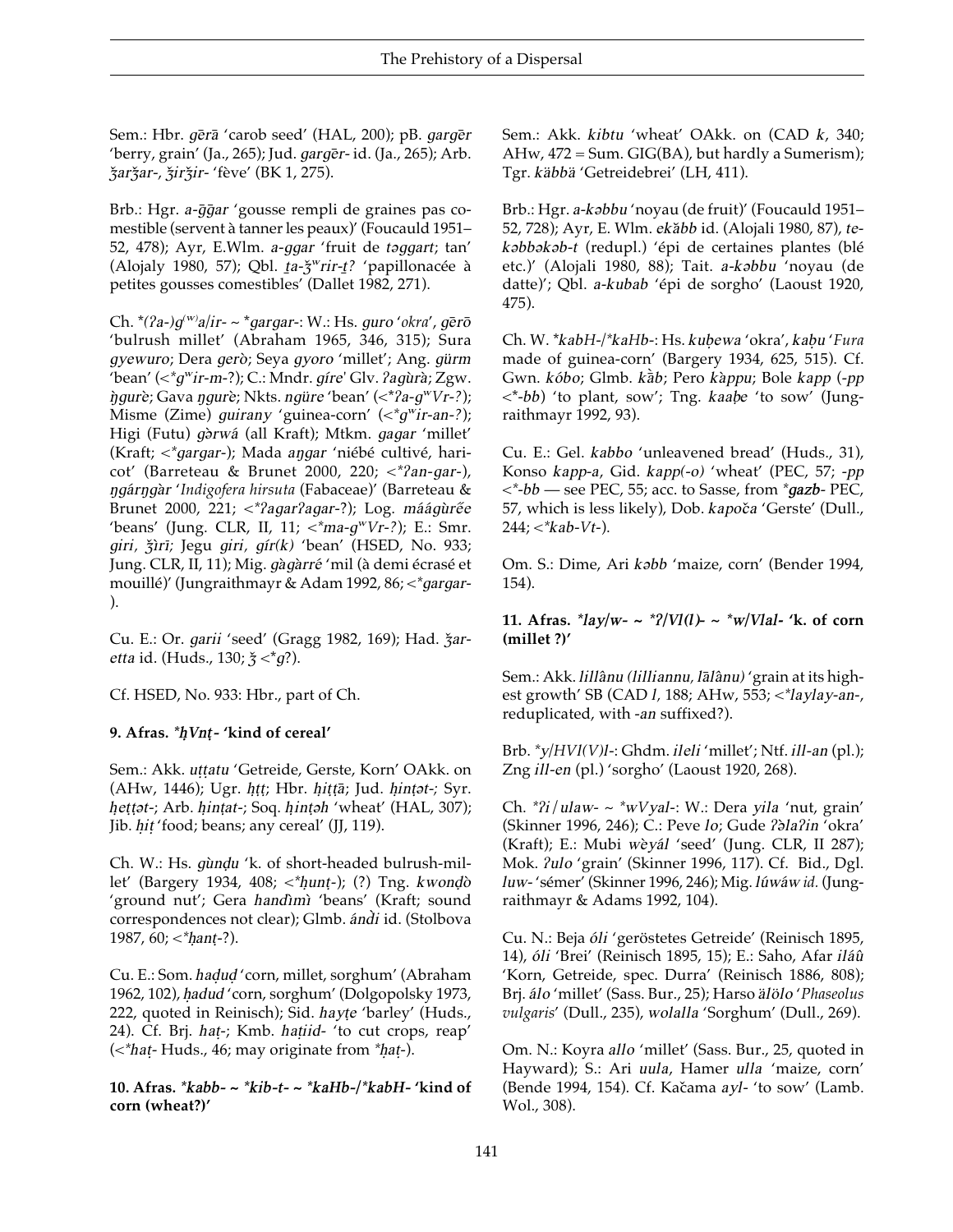#### 12. Afras. \* sVny/?- 'seed, corn; standing crops'

Sem.: Akk. ašnan (asnan) 'grain, cereal (as a generic term)' (CAD a2, 450), ašnanu (AHw, 82) OB on  $\langle \langle \rangle^2$ a-šnan-, with prefixed ?a-); (?) Chaha sanä, Eža, Ms. sanne, Gyeto sanay, sane?ä, End. sane?, Enn. sane?ä 'wheat' (LGur., 558-9; acc. to LGur, 555, represents sare with r:n, which cannot explain -? in part of the forms; cf. Har. säñi, Sel. säñe, Wol. säññe, Zw. säñi 'seed, crop' LGur., 555, very likely from Cu.); Mhr. ma-hnoy 'farm near a town' (JM, 159); Jib. ma-šnu? 'garden on the mountain for dhura or beans', ešné 'to have a garden, field' (JJ, 263); Soq. šáne 'semence, blé qui est sur les tiges', héne 'semer' (LS, 145). Cf. Har. sañi; Sel. säñe; Wol. saññe; Zw. säñ 'seed, crop' (LGur., 555; very likely from Cu.).

Ch. (1) W. \*sVn?-: Ang. šôn 'millet' (Kraft); Tng. sina 'sp. of bread' (Jungraithmayr 1991, 145); C. (redupl.): Daba sèsīn; Kola sísîn 'seed' (Jung. CLR, II, 287).

Ch. (2): W.: Wrj. sənána, Tsagu šínàn, Kariya sîn, Pa. sinna, Siri šinàwi, Mburku šíná, Jmb. sùná; C.: Masa síne, Zime-Batna sínē 'fields (farm)' (Jung. CLR II, 134-5); Lame šínì, Peve šìne, Bnn. senina (Stolbova 1996, 39 and HSED, No. 2249 compare these forms to Ch. E. \*sinya- 'earth, sand' and Eg. syn 'clay' reconstructing Ch. \*sina 'field, earth' Stolbova 1996, 39, and Afras.\*sin-'earth, clay' HSED, No. 2249).

Eg.: sn.w 'Opferbrote' MK (EG IV, 155).

Cu. E.: Som. šuni (LGur., 555), Or. saññe; Gel. sanne; Brj. saññee (Huds., 130); Dar. sanne (LGur., 555) 'seed'.

Om. S.: Hamer isin 'Sorghum' (Bender 1994, 148;  $\langle$ \*?*V*-sin?).

#### 13. Afras. \* y(m)bar-'k. of corn; chickpea'

Sem.:  $*\hat{s}_x$ abr(-Vm)- (on Afras.  $*\hat{s}$ - > Sem.  $*\hat{s}_x$ - > Hbr  $\xi$ ~ Arb. š- see Militarev & Kogan 2000, xcviii-cv): Hbr. šäbär 'grain'; Sam. šabru, šabrimma id. (HAL, 1405–6); Arb. šubrum-'espèce de plante dont la graine resemble aux lentilles' (BK 1, 1184; metathetic of \* $\frac{2}{3}VmbVr$ - or < \* $\frac{2}{3}Vbr$ -, with - $Vm$  suffixed); (?) Tgr. säbbära 'Lathyrus sativus' (LH, 183; with a meaning shift?). Cf. Tna. šəmbəra; Amh., Arg., Har. šumbura; Gur šambura 'chickpea' (LGur., 579; likely Cushitisms, though borrowing into Cush. cannot be completely ruled out).

(?) Brb. (with a meaning shift?): Hgr. é-sabar 'natte

d'afezu' (Foucauld 1951-52, 1803; a-fazu means 'panicum turgidum', a k. of millet: Foucauld 1951-52, 374); Ayr, E.Wlm. e-săbăr 'natte, tapis d'afazo' (Alojaly 1980, 169).

Ch. \*sabur-'kind of corn': W.: Hs. zábráá 'millet'; C.: Mndr.  $\hat{z}$ ébèrè,  $\hat{z}$ əbùrè 'ocra' (Stolbova 1996, 51); (?) Masa  $\hat{z}$ òònòra; Lame (Peve)  $\hat{z}$ ōr, Hede, Zime  $\hat{z}$ or id. (Stolbova 2001;  $\langle$ \* $\hat{s}V$ mbVr-?).

Cu. C.: Aw. šambar-i 'chickpea' (LGur., 579); Bil. sabbar-a 'Hülsenfrucht' (Reinisch 1887, 294); E.: Sa., Af. sabbar-é 'eine bestimmte Hülsenfrucht' (Reinisch 1886, 895), Or. šumbur-ā; Gel., Kmb. šumbur-a; Brj., Had., Sid. šimbur-a 'chickpea' (Huds., 39); Goll. sumbur-o 'Erbse' (Dull., 239).

14. Afras. \*ti?(i)n- 'fig-tree' (<\*ti?-n-? Cf. Akk. ti?u and Janj.  $te2\overline{a}$ )

Sem. \*ti?in -: Akk. tittu, ti?ittu, pl. tīnātu 'Feige(nbaum)' Lex., ti?u 'Feige' SB (AHw, 1363); Hbr. ta?ēnā 'fig, ficus Carica' (HAL, 1675); Jud. tēnat-, Syr. te?att, pl. tē?nē id. (HAL, 1675); Mnd. tina 'fig-tree' (DM, 486); Arb. tīn- (coll.) 'figue', tīnu-l-?afranǯi 'espèce de cactus' (BK 1, 213); Har. tīn, tīni 'fruit of cactus' (acc. to Leslau 1963, 150, from Arb. tīn 'fig' of Aramaic origin; otherwise from Cu.).

Brb. \*tiHVyn: Hgr. tayne; Ayr tayni, tayni, tini, tinay; Nslm. tehayne; Smll. tiyni (Prasse 1969, 91); Zng. taynih (Nicolas 1953, 142) 'datte'.

Ch. \*ti?un-/\*ti?an-'mahogany, fig tree' (Stolbova 1996, 136): W.: Ang. teung 'tree, fig tree', Sura tin 'tree'; Gera tyèniá; Bol. tàní; Kirfi tán; Ngm. tàni; C.: Boka tiîn-da; Gab. tiyìn-da; Gaa tîn-da; Peve ma-čin, Bnn. čin-dà 'mahogany'; Masa čin-da 'mahogany; tamarind' (Kraft).

Cu. E.: Som. tin; Or. tīni 'fruit of cactus' (Leslau 1963, 150; possibly from Arb.).

Om. N.: Janj. te?ā 'sicomoro' (Cerulli 1938, 85).

#### **B.** Cultivation of land

15. Afras.  $*2ry/w \sim *2yr - *2rr \sim *r2/w$  'to gather, reap, cultivate' (related to No. 1?)

Sem.: Akk. arû 'to cut branches (of a date palm)' SB (CAD a2, 317; cf. also arû 'granary, storehouse' OAss. ? CAD a2, 313; AHw, 72); Hbr. ?ry 'to pluck', pB. 'to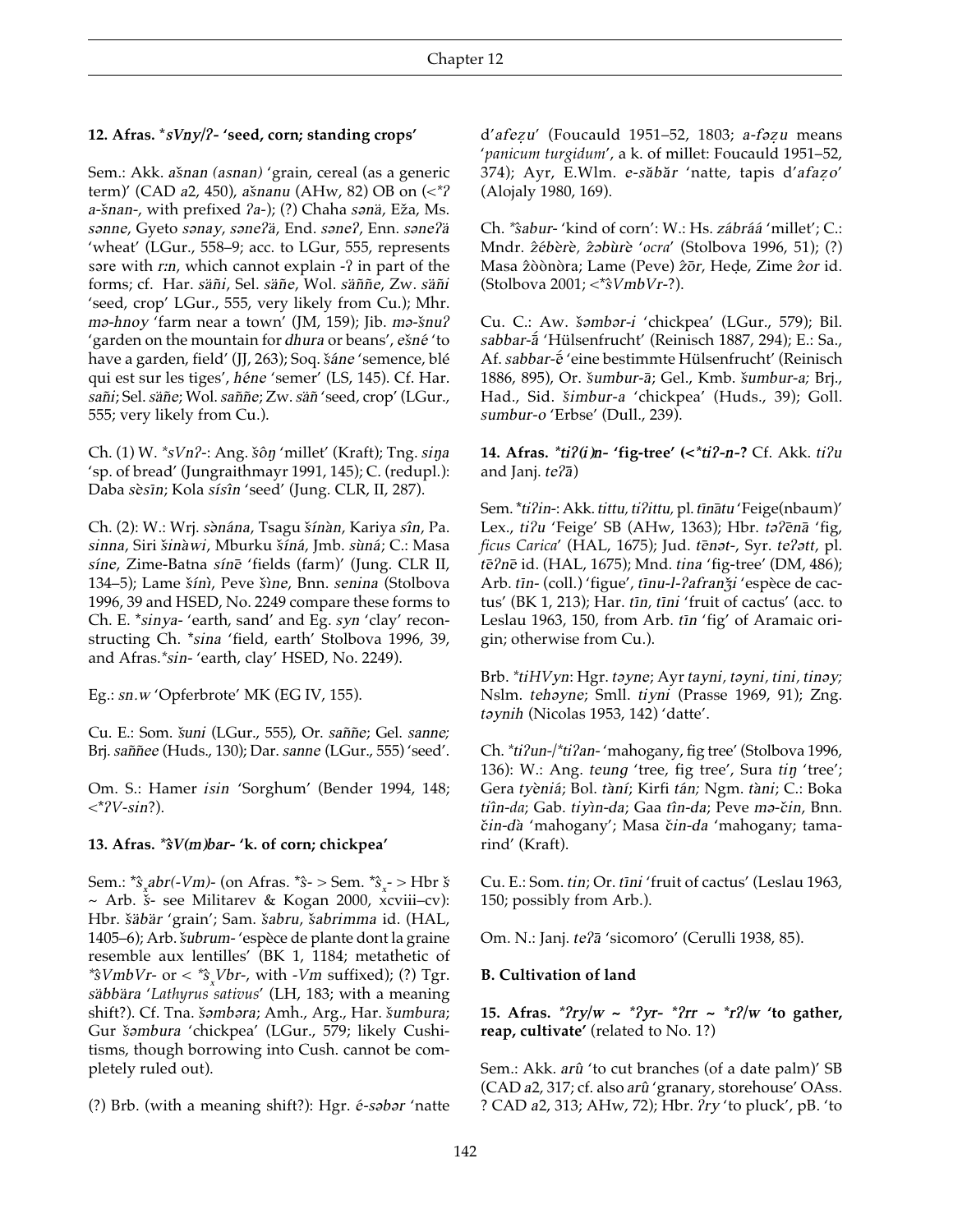gather figs' (HAL, 82); Ph. */ry* 'to gather' (Tomback 1978, 30); Gez. */arara* 'to reap, gather, harvest' (LGz., 39), */araya;* Tgr. */a\_ra,* Tna. */ara\_ya\_* 'to gather, glean' (LGz., 40); Amh. *arra\_ra\_* 'to reap, mow' (LGz., 39).

Ch. \**/irw-* ~ \**ra/-* ~ \**rawraw-*: W.: Hs. *ror-* 'to gather, glean, harvest' (Skinner 1996, 220; redupl.); Ang. *er* 'to hoe'; Dwot */ir* 'hoe' (Skinner 1996, 109); Ngz. *ruw* 'to cultivate, hoe, weed'; C.: Gude *ra* 'field, farm, plot' (Skinner 1996, 209); Lame *ra/a* 'ramasser' (Skinner 1996, 220); E.: Dgl. *rore* 'faire le dernier sarclage' (Skinner 1996; redupl.); Kera *erwi* 'sarcler' (Skinner 1996, 109).

Cu. C.: Aw. Bil. *ar* 'to gather, glean' (LGz., 40; possibly from Eth.); Khmr. *ayer* 'mähen, schneiden (Gras, Korn)' (Reinisch 1884, 345); E.: Sa. *arar* 'to glean' (LGz., 39); Af. *arar* 'sammeln, ernten' (Reinisch 1886, 816; two latter forms probably from Eth.); Som. *ururi*; Rnd. *ur'uuri*, Boni *eruuri* 'to gather, collect' (Heine 1978, 75; <\**/Vruri*, hardly from Eth. in view of the difference in vocalism); Sid. roa, ro?ira (redupl.) 'to pluck vegetables' (Skinner 1996, 220), Dob.; Gorrose *ayre* 'Erntefest' (Dull., 239).

#### 16. Afras.  $*$ *by*/*wr*  $\sim$   $*$ *lbr* 'to cultivate, hoe',  $*$ *bay*/*wr*-**'hoe; land (designed) for cultivation'** (any connection with No. 2?)

Sem.: Akk. *aburru* 'rear, back (of a house or field); field or pasture by the city wall' OB on (CAD *a*1, 90; 'Flüsswiese' in AHw, 9; <\* ?aburr-, with prefixed ?-); Hbr. pB. *būr* 'to be empty, waste, uncultivated' (Ja. 148); Syr. *būr*- 'terra inculta' (Brock., 63); Arb. *bawr*-'terrain qui n'est pas encore propre à être ensemence?; jachère' (BK 1, 177). Cf. Gez. *ma-bāro* 'means of digging (hoe, spade)'; Tna. *bara\_wa\_* 'to dig', *ma\_-baro* 'hoe' (LGz., 330).

Ch. W.: Bol. *bóóró* 'to plough' (Takács 2001, 27); C.: Mada óbbòr 'biner avant de semer' (Barreteau & Brunet 2000, 70; <*\*/VbVr*); E.: Mig. *ba^rc&e\$* 'jachère' (Jungraithmayer & Adams 1992, 69; *<\*bar-t-*); Bid. *beret* 'sarcler, biner' (Takács 2001, 26).

Eg. *b˘* 'hacken' OK (EG I, 415); <\**bVr* ?

Cu. C.: Khmr. *baruw* 'auflockern die Erde mit einem Karst' (Reinisch 1884, 350; metathetic <\**bwr*); E.: Som. *beer* 'campo coltivato; giardino; orto; seminare, piantare' (Agostini *et al.* 1985, 53), *abuur*-; Alaba *abuurr*-, Had. *abuull*- (-*ll* <\*-*rr*) 'to cultivate', Bayso *abar-* 'to plant' (Lamb. Wol., 313); Brj. *bóyr-a* 'twohanded hoe'; Kon. *payr-aa* 'two-tipped digging stick'; Gid. *pawr-a* 'two-bladed digging stick'; Dob. *payr-e* 'two-pronged hoe' (Sas. Bur., 41;  $p$ -  $\lt$ <sup>\*</sup>b-); S.: Alg. *burabura* (redupl.) 'cultivated ground' (Ehret 1987, no. 387). Cf. Dah. *b.ur-* 'to cut grass, mow' (Ehret 1980, 138).

#### **17. Afras.** *\*c^dd ~ \*c^d//\*c^/d* **'to hoe (border-furrows); measure/survey/apportion field-plots',** *\*c^adw/y-* **'a (measured) plot of open country, cultivated land'**

Sem. (1) \**s<sup>ady-'a* (measured) plot of open country,</sup> cultivated land': Akk. šadû 'open country, steppeland' OAkk. on (CAD  $\S1$ , 49; AHw, 1124–5; the omonymous *s&adu^* 'mountain, mountain region' CAD *s&*1, 49, is to be compared to Ugr. *s&d* 'monte' DLU, 431, and Arb. *sadd-* 'montagne' BK 1, 1068, to reconstruct a different Sem. root *\*sadd*/*w*- 'mountain' < Afras. *\*sad*-), *šiddu* '(long) side of a piece of immovable property; a measure of length or area (incl. a road)' OAkk. on, 'real estate grants and sales' MB on (CAD  $\S 2$ , 403-5; AHw, 1230); Ugr. *s&d* 'una franja, un largo de terreno, bancal; yugada/acre; campo abierto, campiña; campo, terreno, parcela, finca, explotacion agrícola; estepa' (DLU, 431, 433); Hbr.  $\hat{s}\bar{a}\bar{d}\hat{a}$  'pasture, open fields, land, acreage, arable land' (HAL, 1307–8); Ph. *s&d* 'field, territory, cemetery, mainland' (Tomback 1978, 314), Amrn. ša-te-e 'field, plain' (HJ, 1110); Syr. *sadd-* 'sulcus; spatium sulci i.e. 400 ulnarum' (Brock., 460), Mnd. *sadia* 'field, open space, plain, desert' (DM, 310); Sab. *s<sup>2</sup> dw* 'mountain or cultivated land?' (SD, 131; the correct meaning must be 'cultivated land', as the similar-looking Sem. root for 'mountain', *\*sadd*/ *w-* adduced above has another sibilant in the *Anlaut* yielding Sab. *s*<sub>1</sub>); Tgr. *səd* 'distance, frontier' (LH, 197), Amh. *sa\_d(d)a* 'place having no fence, hedge or wall' (Kane 1990, 574).

Sem. (2) \* $\frac{2}{3}$ d ~ \* $\frac{2}{3}$  'to hoe border-furrows; to measure a field, distribute plots': Akk. šadādu 'to measure, survey a field' OAkk. on (CAD *s&*1, 27; AHw, 1121); Hbr.  $\hat{s}dd$  (pi.) 'to harrow, plough border-furrows' (HAL, 1306); pB. *s^ad* 'furrow' (Ja., 1523); Jud. *sdd* (pa.) 'to plough' (HAL, 1306); Har. *se/ada* to distribute',  $\check{s}i\check{z}a$  (- $\check{z}$ - <\*-d-) 'part, share'; Gur. \* $s\bar{a}d\check{a}$ 'to distribute, give a share' (LGur., 535).

Ch. W.: Wrj., Miya *s^ad. -*; Pa. *s^ad. u*; Siri *s^ad. a*; Kar. *s^eyas^ed. ´* (redupl.) 'to hoe, cultivate' (Skinner 1977, 26; <*\*c^adaH-* or *\*c^aHad-*, see Stolbova 1987, 200); E.: Mok. *séddó* 'recolter, moissonner' (Mok., 123; <*\*c^VddVH*- or *\*c^VHVdd-*).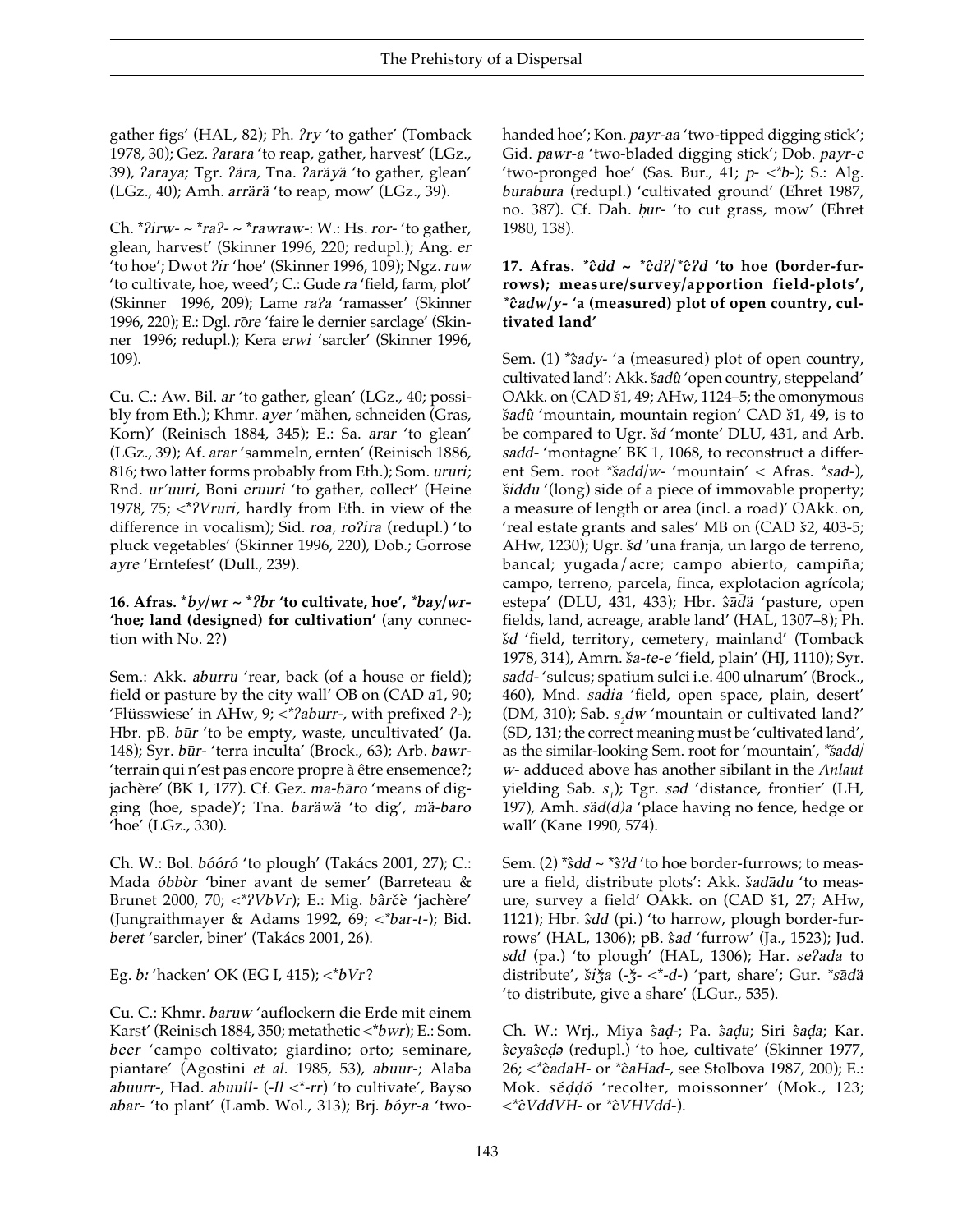Eg.: *šdw '*Grundstuck; als Teil des *sh.t* Feldes' MK<br>(EG IV 568) *šdi '*to apportion field-plots' MK Eg.: *saw* Grundstuck; als Tell des *sig.t* Feldes MK<br>(EG IV, 568), *šdi* 'to apportion field-plots' MK (Foulkner 1962, 273).

Cf. Militarev 1990, 75–6; differently in HSED, Nos. 522, 566.

#### **18. Afras. \****g( W) a/in(y/H)-* **'area, plot of land producing edible plants'** (likely related to No. 19 *\*g( W) ny/w//* **'to cultivate, till field; to crop'**)

Sem. *\*ga/inn-* 'garden': Ugr. *gn* 'jardin, huerto' (DLU, 148); Hbr. gan (HAL, 198), ganna, *\*ginna* (HAL, 199) 'garden'; Emp. *gn* (Cohen *et al.* 1970–, 147), Jud. *gīnnət-, gīn-* (Ja., 240) id.; Syr. *gannət-* 'hortus' (Brock., 122); Mnd. *ginta* 'garden' (DM, 91); Arb.  $\check{z}$ annat-'jardin' (BK 1, 333; considered a loan from Arm., see LGz., 199); Alg. dial. *žannat* 'campagne' (BK 1, 333); Sab. *gnt* 'garden, orchard' (SD, 50). Cf. Gez. *gannat* 'garden, Paradise' (considered a loan from Syr.-Arm., see LGz., 199); Tgr. *gänna*, *žännät*; Tna *žännät* 'paradise'; Amh. *gannat* 'garden, paradise'; Mhr *gannet*; Hrs. *gennét*; Jib. *gént*; Soq. *gínnəh* 'paradise' (Cohen *et al.* 1970–, 147; all loanwords).

Brb.-Can.: Smll. *ta-ga\_n-t* 'forêt' (Destaing 1920, 132); Ferro *gan* 'el arbol santo' (Wölfel 1965, 448).

Ch.  $(1)$ <sup>\*</sup> $q$ <sup>*(w*</sup>)*an*<sup>2</sup>*-* 'field, farm': W.: Hs.  $q\bar{\phi}n\bar{\hat{a}}$ ; Tng. *kan*; Fyer *hagón* (metathetic); Dff., Sha *gon*; E.: Mig. *g*án; Bid. *gan* (Jung. CLR, II, 134-5; cf. HSED, no. 890, with a different reconstruction).

Ch. (2) \**gwinay*- 'edible fruit': Hs. *guna* 'melon'; C. Gude *gunaya* 'tree sp. with edible fruit'; Mafa-Mada group *\*-gwini* 'papaya' (Skinner 1996, 91).

Ch. (3) W. *\*gangin-* (redupl.) '*Deleb* palm (*Borassus aethiopum*)': Hs. *giginya*; Dera *gangiyo*; Bol. *ganga*; Glmb. *kanga* (Skinner 1996, 84).

#### **19. Afras.** *\*g( W) ny/w//* **'to cultivate, till field; to crop'** (likely related to No. 18)

Sem. *\*g( W) ny//* 'to gather, crop': Arb. *Z&ny* 'cuellir des fruits', II 'abonder en produits qu'on cueille, qu'on récolte, comme plantes, céréales, etc.' (BK 1, 340), Dat≠ dial. *žanā* 'remove the honey from a beehive' (LGur., 318); Sab. *t-gn* 'to gather crop', *gny* 'crop' (SD, 50); Gez. *gWan/a* 'to heap up' (LGz., 196); Ms. *Z&a\_n)n)a\_* 'to remove the honey from a beehive' (LGur., 318).

Ch. W. *\*g*(*V*)*wan*-: Gwn. *gwana*; Fyer *ngon* 'to culti-

vate' (Skinner 1996, 88); C.: Nak. *magigana*; Glv. *magyigana\$* 'hoe' (redupl. stem with the instrumental prefix <*\*ma-gingan-* 'instrument for tilling field'; cf. Takács 1999, 44); Masa *guna* 'hoe, mattock' (Kraft); E. *\*gawn-*: Bid., Dgl. *gaw(a)n* (Skinner 1996, 88); Mig. *gáwnò*, Mubi *gàwán* 'to cultivate' (Jung. CLR, I 64).

Eg.: *dny.w* 'ein Gerät neben Hacken' CT (EG V, 575; Takàcs 1999, 44: <\**gny*); cf. also *dnw* 'Tenne' NE (EG V, 575).

**20. Afras.** *\*gWar-* or *gu/ar-* **'to collect, harvest'** (related to No. 8?)

(?) Sem.: Gur. *\*q<sup>w</sup>är* 'season of agricultural activities, harvest' (LGur., 287; acc. to Leslau, from a Cu. term meaning 'time' and 'oportune time').

Brb.: Ntf. *gru* 'glaner, cueillir, gualer' (Laoust 1920, 417); Qbl. (Zwawa) *ger* 'donner un fruit' (Laoust 1920, 258); *\*a/i-mgir* 'sickle' (with the instrumental *m*- prefix): Ntf. *imgir* (Destaing 1920, 124), Qbl. *amž*ar (Dallet 1982, 490); Siwa *a*-*mžīr* (Laoust 1932, 236); Ghdm. *a-mžīr* (Lanfry 1973, 208); *\*mgr* 'to harvest' (a denominal verb derived from *\*a/i-mgir* 'sickle'?): Ntf. *mg*<sub>r</sub> (Destaing 1920, 189), Qbl *amžar* (Dallet 1982, 489); Siwa *mîğar* (Laoust 1932, 261); Ghdms *amžar* (Lanfry 1973, 208) 'moissonner'.

Ch. W.: Ang. *gur* 'to collect in great numbers'; Bol. *gar* 'to reap' (Kraft); Pero *gúurù* 'sickle' (Frajzyngier 1985, 32).

Cu. E.: Rnd. *gur-*; Boni *kur-* 'to pick fruit' (Sas. Bur., 86); Som. *gar-* 'to harvest'*;* Or. *guur-*; Kmb., Gid., Brj. *guur-* 'to pick up, gather' (Lamb. Wol., 435); Sid. *gur-* 'to pick coffee' (Huds., 69).

**21. Afras.** *\*(HV)g( W) Vr-* **'cultivated field; tilling, hoeing'** (<*\*/V-gWar-* related to No. 20 *\*gWar-* or *gu/ar-* **'to collect, harvest'**, with \* $7V$ - prefixed, or < \* $hVgWVr$ to compare to Eth. \**garh*-, with metathesis)

Sem.: Akk. *ugāru* 'Feldflur, Ackerland' OAkk. on (AHw, 1402; acc. to von Soden, from Sum., but more likely from Sem. \*(*/V-)g( W) ar*- or *\*hugar-*); Arb. *Z&awwa#r-* 'laboureur' (BK 1, 353; *nomen agentis* <\**gwr*); Gez. *garha* 'to plough', *garāht*, *garh* 'field, arable land, farm. estate'; Tgr. *gärhat*; Tna. *garat*, pl. *garahaw* 'field' (LGz., 202).

(?) Brb. *\*HigVr* (otherwise from Lat. *ager*): Ntf. *igar*; Sghr. Mtmt *i'sar* 'champ de céréales'; Shw. *igr, iyar*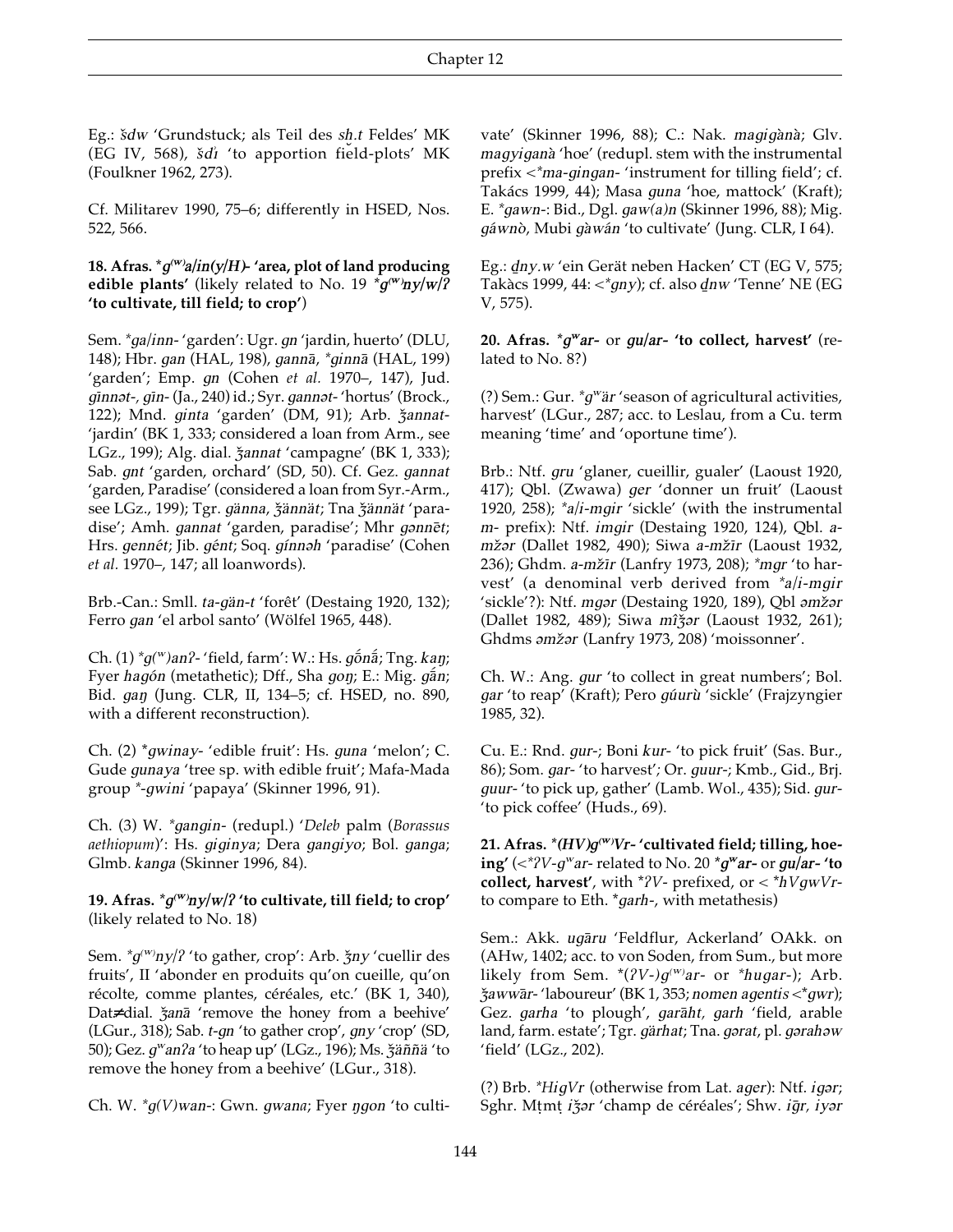'terrain cultivé' (Laoust 1920, 258); Qbl. ižar 'champ labouré et ensemencé de céréales (orge, blé)' (Dallet 1982, 270).

Ch. W.: Pero gbúgrò 'to till the soil' (Frajzyngier 1985, 31;  $\langle \text{y}, \text{y} \rangle = \langle \text{y}, \text{y} \rangle = \langle \text{y}, \text{y} \rangle = \langle \text{y}, \text{y} \rangle = \langle \text{y}, \text{y} \rangle = \langle \text{y}, \text{y} \rangle = \langle \text{y}, \text{y} \rangle = \langle \text{y}, \text{y} \rangle = \langle \text{y}, \text{y} \rangle = \langle \text{y}, \text{y} \rangle = \langle \text{y}, \text{y} \rangle = \langle \text{y}, \text{y} \rangle = \langle \text{y}, \text{y} \rangle = \langle \text{y}, \text{y} \rangle =$ with an instrumental suffix; cf. Stolbova 1996, 71, where these examples are combined with Hs. kofrámé and C. Ch. forms in  $k$ -,  $h$ - and  $h$ - to reconstruct *\*goram-*): Higi (Gye) *igwuru*, Fali (Kiria) *unwuru*mu, Fali (Gili) *i* wur 'hoe'.

Cu. E.: Af. gawra 'open space, fields, cultivated land' (Parker & Hayward 1985, 111).

22. Afras.  $\hbar a/ull$ -?  $\hbar Vw/$ yal-'hoe; farming'

Sem.: Akk. allu 'hoe' OAkk. on (CAD a1, 356; AHw, 37; acc. to von Soden, from Sum. <sup>al</sup>AL, which is less likely); Sod. wällät 'forked digging stick' (acc. to LGur., 653; acc. to Leslau, represents wännät id. with alternance *l:n* unless from Cu.).

Brb.: Shilh (Ntf. and other dialects) a-wallu; Sened, Nfs. uilli 'charrue' (Laoust 1920, 277).

Ch. W.: Grnt. uwal 'fields, farm' (Jung. CLR, II, 134); C.: Fali (Jilbu) (w)ole 'farm' (Kraft).

Eg.: hnn 'Hacke' Pyr. (EG III, 114; -nn may originate from  $*$ - $11$ ).

Cu. E. \*hayl-  $\sim$  \*hull-: Sid. heella-kko 'small digging stick' (Huds., 50), Brj. háyl-ee 'neighbourhood help, i.e. mutual help in agricultural work' (Sas. Bur., 93-4), ayliy-'to sow'; Kon. ayl-'to sow (seeds) and plow them under' (Sas. Bur., 29); Goll. hullo 'Erntefest' (Dull., 239).

Om. N.: Wol. ayliyy<sup>a</sup> 'hoe', Kač. ayl- (Lamb. Wol., 308); Koyra ayl- (Sas. Bur., 29 quoted in Hayward,  $p.c.$ ) 'to sow'.

#### 23. Afras. \* k<sup>(w)</sup>ala?/w- 'forage, fodder; pasture; mowing, cutting grass'

Sem.: Akk. ukullû 'Viehfutter; Verpflegung(sration), Verköstigung' OB on (AHw, 1406; <\* k<sup>w</sup> VIIa?-?); Arb. kl? 'abonder en fourrage (se dit d'un pays)' (BK 2, 919), kala?- 'fourrage (sec ou vert)' (BK 2, 920); Gez. k<sup>w</sup>ālawa 'to reap, mow' (LGz., 284), makala, makkola (acc. to LGz., 339, for makk<sup>w</sup>ala; secondary derivation with m- prefixed) 'to cut with a sickle, mow'; Tgr. mäklay 'halm of durra, halm of corn'; Tna. mäkälä 'to mow, cut' (LGz., 339); Amh. kalkal 'pasture' (Kane 1990; redupl.).

Brb. S. \*klkl (redupl. stem of intensive action): Hgr. kelukelu 'ramasser hâtivement çà et là (des brins de pailles, des brindilles de bois)' (Foucauld 1951-52, 800); Ayr, E. Wlm. kalankilet 'ramasser, reunir completement' (Alojaly 1980, 92; t-stem with a second $arv - n$ -).

Ch. W.: Hs. \*kala 'gleaning, cutting grass' (Abraham 1965, 459); Mpn. čál 'field, grassy area' (Takács 1999, 68); Pero kálà 'place for growing plants, farming land', kálù 'to gather' (Frajzyngier 1985, 68, 35).

Cu. E.: Or. kalō 'pasture, leaves and grass, grazing area; property' (Gragg 1982, 244); Gel., Brj., Sid. kalo; Kmb. kalu 'pasture' (Huds., 111); (?) C.: Khmr. kilkil 'Wiese, Trift' (Reinisch 1884, 376; likely a loan of Amh. kalkal); Quara kōla 'das Tiefland, die Niederung' (Reinisch 1885, 83; unless a semantic shift from \*kal(a?)-'earth, land'): Sem.: Arb. kl? II 'atterrir, approcher de la terre (un navire)', kallā?- 'rivage' (BK 2, 919-20); Brb.: Qbl. a-kal 'terre; sol; bien, propriété foncière (terrain cultivable)' (Dallet 1982, 401); Ntf. a-kal 'terre, sol, terrain', etc. (Laoust 1920, 359); Ch. W.: Tng. kálau 'soil, earth, ground'; E.: Tum. kolo 'earth' (Takács 1999, 68).

Cf. differently Takács 1999, 68.

#### 24. Afras.  $*(2a - kw - a)$  or  $*(2a - kaw - a)$ . Kawal- 'k. of hoe, a hammer/axe-like tool, a pick-axe'

Sem.: Akk. akkullu (or aqqullu) 'a hammer-like tool, tool for field work' OAkk. on (CAD a1, 276), 'Dechsel, Picke' Bab., NAss. (acc. to AHw, 30, from Sum. <sup>giš</sup>NIN-GUL; rather <\*?a-kull-, with a secondary reduplication of -k-),  $kullu$  'hoe' Lex. (CAD  $k$ , 508; not in AHw); Syr. ?akl- 'malleus' (Brock., 17); Arb. ?aklat-'marteau, mailloche?' (Blachère et al. 1964, 166); S. Arg., Har. kalka 'axe' (according to Leslau 1997, 208, from Cu. E. kalta 'with an occasional alternance k:t'; rather redupl. <\* kalkal; Sel. kälta; Wln. kältä; Zw. halta 'small axe' must be Cushitisms - see Cu. below and LGur., 342).

Ch. \*kawal-: W.: Hs. káálài 'a worn-out long-handled hoe' (considered a Kanuri loan-word, which is unlikely in view of other Ch. and Afras. data; cf. also kalme 'k of small hoe' Abraham 1962, 462; \*kal-mi); Krkr. kàlà 'hoe' (from Hs.?); Gera kwalli; Jimi kwalo;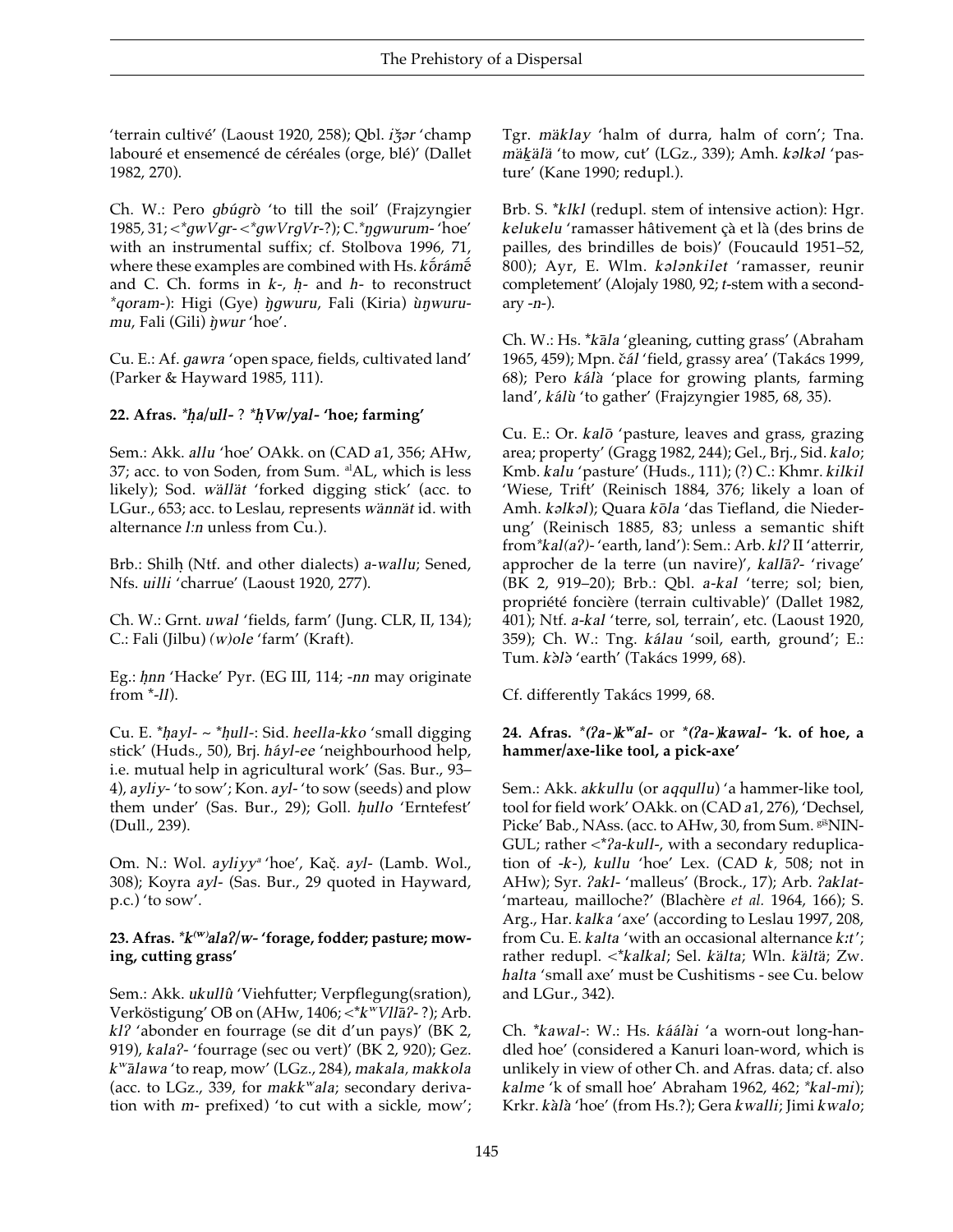C.: Wmd. kùl; Hil. kwùlū id. (Stolbova 1996, 60).

(?) Eg.: iknw 'Hacke' MK (EG I, 140); -n- <\*-l-? (In Takács 1999, 216, -n- is otherwise interpreted as \*-nand compared to Ch. W.: Ang. čěn; Sura čáan; Mupun čāan; Jmb. kayanga 'hoe'; reconstructed as Afras.  $*_{ky-n}$ ).

Cu. \*k<sup>w</sup>al-: N.: Beja kŭála-ni 'Axt, Beil, Haue', kŭaláy 'Stock, Stab', kŭl- 'hämmern, hauen' (Reinisch 1895, 142, 139); E. \*kal-t-: Brj. kált-e 'shaft (of plough); small axe' (Sas. Bur., 113), 'plough' (Huds., 114); Or., Qbn., Kmb. kalta 'small axe' (LGur., 342); Kon. hali-tta 'crutch, stick'; Baiso kal-te 'axe' (Lamb. Wol., 411); Dob. takale 'Grabstock ohne Klinge' (Dull., 245; <\* takale or \*t-akale <\*ta-?akal-, with prefixed t-?).

Om. N.: Wol., Kačama kaal-ta 'axe', Dawro; Gamu kal-ta id.; Dače, Zaisse, Koyra kallo 'stick, club' (Lamb. Wol., 411).

#### 25. Afras. \* kwr (Ch., Cu.) ~ \* ? kr (Sem.) 'to cultivate', \*?a/ikkār- 'laborer' (Sem, Eg.) ~ \*kiry- ~ \*kVw/ ?Vr- 'garden, cultivated field' (Akk., Ch. W., Eg.)

Sem. (1): Akk. ikkaru, inkaru (Nuzi) 'plowman, farm laborer; farmer, small farmer; plow animal (Nuzi)' OAkk on (CAD i, 49; AHw, 368; acc. to both sources, from Sum engar, which is hardly so in view of the comparative data); Hbr. ?ikkār 'agricultural worker without land' (HAL, 47); Syr. ?akkār- 'agricola', ?kr 'arravit, agrum coluit' (Brock., 20); Mnd. AKR 'to plow, dig, cultivate' (DM, 18), +kara 'peasant, husbandman, tiller of soil' (DM, 349); Arb. ?akr-'action de creuser la terre, une fosse; action de laborer la terre', ?akkār- 'qui creuse la terre, fossoyeur; laboureur' (BK 1, 42), ?kr 'labourer (le sol), le creuser' (Belot 1929, 11); Amh. akkärä 'to renew the land by plowing and sowing' (LGur, 593); Chaha t-akärä; Enn., Gyeto t-ākärä; End. t-ākkärä 'to build a house and cultivate the field around it for the first time' (LGur, 595). (The Hbr. and Arm. forms and, probably, Arb. ?akkār- may eventually be Akk. loanwords, in which case the Mnd. and Arb. verbs should be analyzed as an exceptional instance of an 'artificial' reverse primary verb derivation from an agent noun \*?i/akkār- derived, in its turn, from Sem. \*2kr 'to cultivate, plough' preserved in Amh. and  $Gur.$ )

Sem. (2): Akk. kirû (kiriu) 'garden, orchard, palm grove' OAkk. on  $(CAD k, 411; AHw, 485;$  acc. to von Soden, from Sum.).

Ch. (1) W.  $*kVwVr - \sim *kuHVr - 'farm$ , fields': Bol. koori, Ngm. kòrì (Kraft); Tng. korok (Jungraithmayr 1992, 102; redupl. <\* k Vrk Vr-); Pero kuurt (Frajzyngier 1985, 68); Krf. kuru 'fields, farm' (Jung. CLR, II, 134).

Ch. (2) C.  $*kwr \sim *krw$  'to hoe': Mofu karw; Lame kura 'to hoe, prepare field for sowing' (HSED, No. 26).

Ch. (3) \*kawira(-mi)- 'hoe' (-mi is an instrumental suffix): W.: Hs. kórámé 'long-handled hoe' (Stolbova 1996, 71; reconstructed as \*qoram-, see No. 21 above); Ngz. kùram; C.: Hona kūra; Lame kârúa; Bnn. kàwirà (Kraft); Fali (Bwagira) ta-kurmi-n 'hoe' (in Stolbova 1996, 71 reconstructed as \*qoram-).

Ch. (4) W. \*kwr 'to reap': Bol. kur 'to reap'; Tng. korot 'the clearing of fields' (Jungraithmayr 1991, 102); Pero káwrò 'to glean' (Frajzyngier 1985, 35); Ron \*karat 'to harvest' (Skinner 1996, 133).

Ch. (5) W. \* kVwir- 'sickle': Tng. kwirì; Brm. kòr (Kraft); C.: Mofu-Gudur karw 'couper l'herbe avec une faucille pour préparer un nouveau champ'.

Eg. (1): *:kr* 'earth-god *Aker'* (determined with the ideogram 'patch of land') Pyr. (EG I, 22). Originally 'The Labourer'?

Eg.  $(2)$ :  $k$ *ry* 'Guartner' late MK (EG V, 108).

Cu. S.: \*kur- 'to cultivate': Ir. Al. kurumo 'hoe'; Asa kurim-; Ma?a -kúru 'to cultivate' (Ehret 1980, 247).

Cf. Militarev 1990, 75; differently in HSED, Nos. 26, 70, 1483 and Takács 1999, 68.

#### 26. Afras. \*ladd-  $\sim$  \*lV?Vd- 'plot of land (of a specific status)'

Sem.: Akk. ludû, an administrative designation of a field (probably a field, on which specific work obligations have to be performed) OB on (CAD *I*, 1238); 'eine Art Saatfeld' (AHw, 561;  $\langle$ <sup>\*</sup>IVdw/y-); Arb. ladīdat-'jardin couvert de verdure et de fleurs' (BK 2, 982; with a meaning shift?).

Ch. E.: Jegu *lóód* 'field' (Jung. 125; <\* laHad-).

Eg. i:d.t 'Art Feld' MK (EG I, 35), 'tract of land' (Foulkner 1962, 10), i:dw.t 'Viehweiden' 19 Din. (EG I,  $35$ ) <  $*12d$ ?

Cu. E.: Or. laddaa 'one person's area, property' (Gragg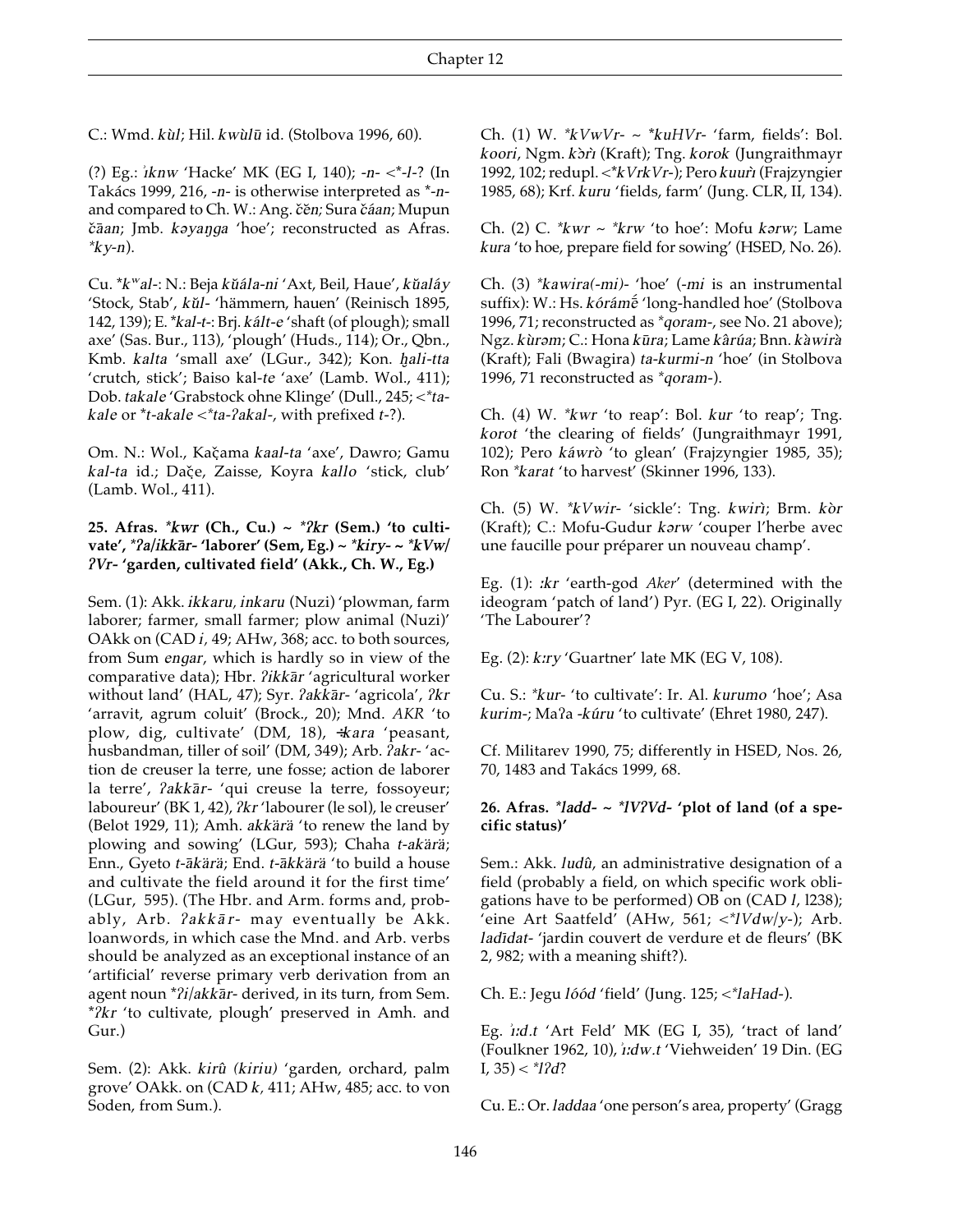1982, 259).

Cf. HSED, No. 1633: Jegu; Eg.; Or.

**27. Afras.** *\*mVrr-* **'hoe'; \****mrr***,** *\*my//r '***to hoe, farm'**

Sem.: Akk. *marru* 'spade, shovel' OB on (CAD *m,* 287; AHw, 612; acc. to both sources, from Sum. *MAR*; the Akk. term is commonly thought to be a loan in Syr. and Arb.; however, the obviously related, not borrowed, Amh. and Gur. as well as other Afras. forms confirm a Semitic and, eventually, Afrasian origin of the Akk. *marru* therefore to be regarded as a source for the Sum. *MAR*), *mayaru* 'to plough without seeder; land ploughed with the *m*.-plough' SB on (CAD *m,* 120; AHw, 587); Syr. *marr-, ma/r-* 'marra, pala ferrea vel ligo' (Brock., 400); Arb. *marr-* 'pelle en fer' (BK 2, 1083); Amh. *ma\_ra\_mma\_ra\_* 'to dig', Gur. \**mirämärä* 'to plough a field for the third time' (LGur., 422; redupl.).

Ch. W.: Bol. *mar-*; Dera *marra*; Ngm. *mira* (<\**myr*) 'to hoe'; Ang. *mār* 'to farm'; Sura *máar* (<\**maHar*-); Ank. *màr*; Ngm. *marra* 'farm'; E.: Smr. *mîrí* 'hoe' (Jung. CLR, II, 134; Stolbova 1987, 233).

Eg.: *mr* 'als Schriftzeichen: die hölzerne Hacke' Old Eg. (EG II, 98).

Cu. E.: Had. *morāra* 'the hook of the plough' (LGur., 423).

Cf. Militarev 1984a, 60; differently in HSED, Nos. 1738, 1739.

#### **28. Afras. \****ngl* **'to reap' (>** *\*mi/a-ngal-* **'sickle' Sem.) ~** *\*nVgi/ula(-t)-* **'sickle' (Ch.)**

Sem.: Akk. *niggallu, ningallu* 'sickle' OB, OA on (CAD *n*2*,* 213; AHw, 787; acc. to both sources, from Sum.; likely <\*mi-*ngal*-); Hbr. *maggal*; Jud. *maggal*-, Syr. *maggalt-* id. (HAL, 545), Mnd. *manglia* 'sythes' (DM, 247); Arb. *nzl* 'faucher (les céréales), labourer (la terre)' (Belot 1929, 807), minžal- 'faucille de moissonneur' (BK 2, 1208). All <*\*mi/a-ngal-* 'sickle', an instrumental noun derived from the verb *\*ngl* 'to reap' likely preserved in Arb.

Ch.  $\pi N$ *gi*/*ul*(*-at*)-: W.: Miya *ng*əlatə; Wrj. *ng*əlatə-na; Kry. *ngal*əta 'sickle' (Skinner 1977, 39); C.: Nj. *ngîla* 'knife, sword'; Gude *ngíla* 'knife' (Kraft); E.: Mig. ? *a^ngu\$l* 'faucille' (Jungraithmayr & Adams 1992, 66; with */a-* prefixed).

#### **29. Afras.** *\*skk, \*swk, \*skw/y/?* **'to cultivate, to hoe and sow'**

Sem.: Akk. *šakāku* 'to harrow' OA, OB on (CAD *š*1, 113; AHw 1134), *šikkatu* 'harrowed land' OB (CAD *s&*2, 433; AHw, 1234); (?) Sab. *s<sup>1</sup> kt,* a proper name probably meaning 'plough' or 'harrow' (in: *?hl hrt*≠ *s1 ktn* Conti Rossini 1931, 195; the interpretation of *s1 k-t* as 'plough' or 'harrow' and the whole context as 'folk ploughing with a plough or harrow' is highly hypothetic).

(?) Brb.: Zmr., Iger. *s´kka*' Tfl. *ta-skki-t* 'soc de la charru'; Mz. *skk´-t* 'charru', *skka* 'labourer' (Laoust 1920, 282, 285; all these forms may, or may not, be Arb. loans, cf. Arb. *sikkat-* 'soc de la charru' BK 1, 1112, likely borrowed from Arm. *sikkat-* 'peg, nail, ploughshare', cf. Kaufman 1974, 91, stemming from Sem. *\*sikk-at-* < Afras. *\*cikk-at-*).

Ch.  $*_{swk} \sim *_{skw} W$ .: Hs.  $šuka$  'to sow (i.e. place seed in ground and cover with soil)' (Bargery 1934, 944), sàkwa-mī 'a long-handled hoe used at sowing time' (Bargery 1934, 888), *soke* 'to reap corn by uprooting the whole plant with a special instrument' (Bargery 1934, 951); Sura *sak* 'to hoe, plough'; Tng. *suk* 'to plough' (Stolbova 1987, 177: <*\*sak( W)* -); C.: Vulum  $súki$ ; Msg. *suki*, *soká* 'faire le trou avant de semer'; Mbr. čók 'to sow' (Takács 1999, 236); cf. Bura group \**s^akw-*; Gude *s^akwa*, Lame *s^ukwe#i* 'sickle' (Skinner 1996, 186; \**s^*- <\**s*- in C. Ch.? Cf. Stolbova 1996, 55). Cf. E. *\*su#k-* 'grenier': Bid., Mok. (Skinner 1996, 239).

Eg. *sk˘* 'pflügen (mit dem Pflug, mit der Hacke)' Pyr. (EG IV, 315–16), 'der Ertrag der Feldbestellung, die Ernte' MK (EG IV, 316), *st*≠*y* 'säen, ausstreuen' Pyr. (EG IV, 346); *<\*sk//y*).

Om. N.: Sheko *s&ookk-* 'säen'; Kf. *s&ok* 'to sow'; Bw.  $\delta$ ookà 'Saat; Same' (Lamberti 1993, 374–5); Mč.  $\delta$ òkki 'seed' (Leslau 1959, 50).

**30. Afras.** *\*sVkay/w-* **'land not cultivated actually, fallow'** (very likely related to No. 29)

Sem.: Tgr. šeka, šekät 'field, meadow, valley'; Tna. šäka 'water-meadow' (LH, 222).

Brb. N.:  $*su/ik(V)y$ : Bmrn. *i-ssuki*; Ntf., Zmr. *i-ssîki*; Tfl. *a*-*ssîki*; Izd. *isiki* (pl. *isak*-*at*-*an*); Izy. *a-siki*; Qbl. *a*-*suki*; Shw. *a*-*m*-*suki* 'jachère' (Laoust 1920, 261–2).

Ch. W.: Hs. *s&eka* 'a piece of waste, uncultivated land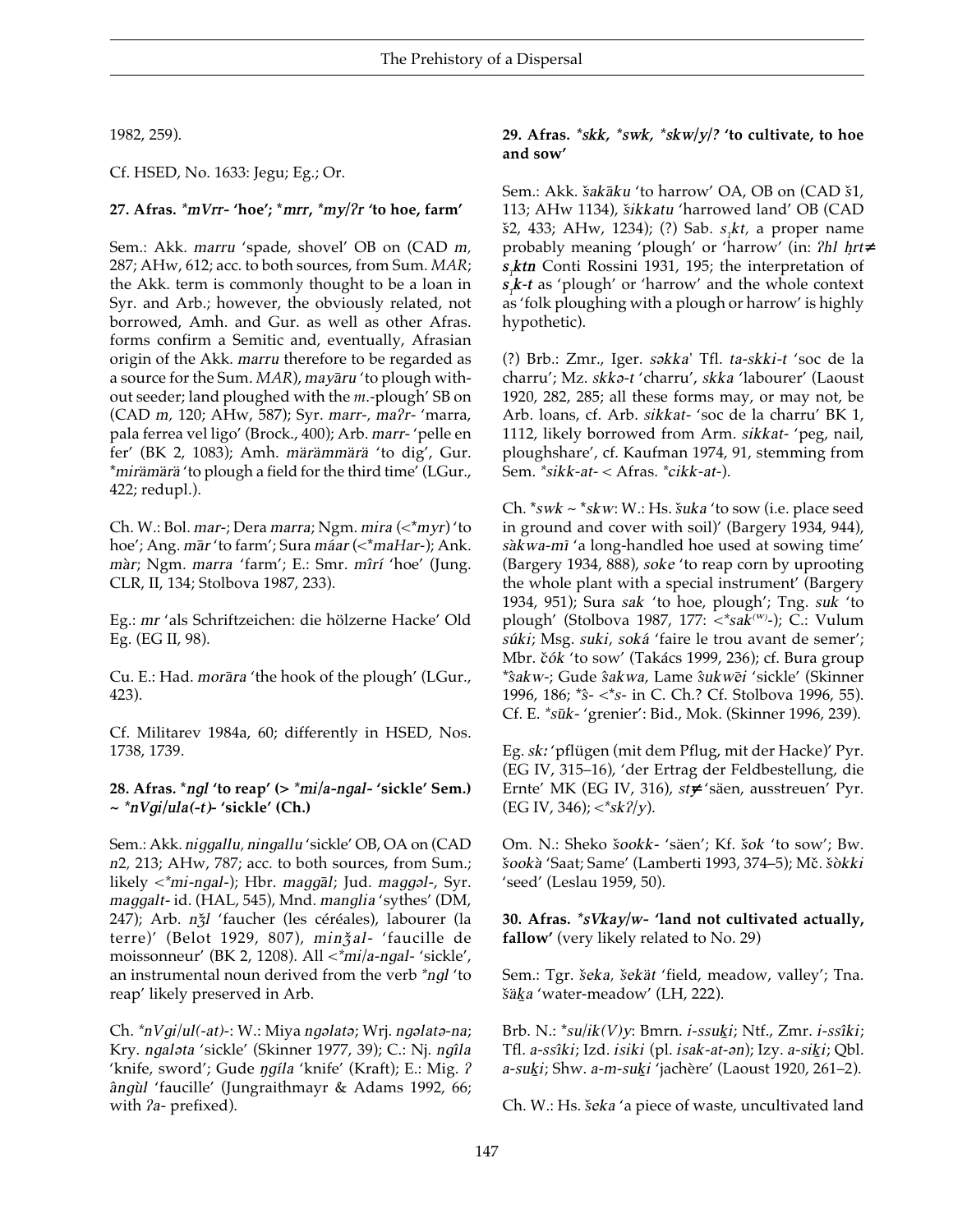inside a compound' (Bargery 1934, 935); C.: Log. *sko\$* 'field, farm' (Jung. CLR, II, 135, apud. Bouny).

Cu. C.: Bil. šákā, šēkā 'Ebene, Steppe' (Reinisch 1887, 319; probably from Eth.).

**31. Afras.** *\*ZVry///*÷*-* **~** *\*Z&Vry///*÷*-* **'seed, sowing, sown field', \****zry*/*w*<sup> $2$ </sup>/÷ ~ \* $\frac{2}{3}$ *ry*/*w*/ $\frac{2}{7}$  + 'to sow, cultivate' (related to, or contaminated with, No. 32?)

Sem.: Akk. *zeru* (*zar?u*) 'seed (of cereals and of other plants); acreage, arable land' OAkk. on (CAD *z,* 89); Ugr. *d*/*dr*÷ 'simiente, grano de siembta, sementera; semilla', *dr*÷ 'sembrar, diseminar' (DLU, 137); Hbr. *zr*÷ 'to sow', *za\_ra*÷ 'seed'; Ph., Yaud. *zr*÷; Arm. Bib. *z´ra*÷; Emp., Eg. *zr*÷ 'seed, descendance' (HAL, 1867– 8); Jud. *dr*÷ 'to sow', *dara*÷, *dar*÷*ā* 'seed, produce, offspring' (Ja., 324), *zara*÷, *zar*÷ $\bar{a}$  'seed', *zr*÷ 'to strew, sow' (Ja., 414); Syr. *zr*÷ 'seminavit', *zar*÷*a* 'semen' (Brock., 207); Mnd. *ZRA* 'to sow, scatter' (DM, 170), *zira* 'seed, semen' (DM, 167); Arb. *dry/w* 'répandre la semence (en semant), semer' (BK 1, 771), *durat-'dorra*, espèce de millet' (BK 1, 772), *dr?* 'ensemencer (la terre)' (BK 1, 767), *zr*÷ 'semer, répandre la semence; ensemencer un champ de quelque graine', *zur*÷*-* 'semence; céréales sur pied, champ cultivé' (BK 1, 124); Sab. *m-dr?-t* 'sown field, sown ground' (SD, 40); Gez. *zar/a, zar*÷*a* 'to seed, sow, scatter seed', *zar/* 'seed, seedling, plantation'; Tgr. zär?a; Tna zär?e; Amh., Arg., Gur. *\*za\_rra*; Har. *za\_ra/a*; Gaf. *za\_rra\_* 'to seed, sow' (LGz., 642); Gur. \*zär 'grain, seed' (LGur., 713); Mhr. *zūra* '(plants) to grow', ha-*zr*ē 'to cultivate'; S. Mhr. zaret 'plantation, cultivated area' (JM, 469), *dəráyyət* 'offspring' (JM, 81); Jib. *zéra*÷ '(plants) to grow', *ezóra*÷'to plant many seeds', *zéra*÷'farmer' (JJ, 320), *d*arrít 'progeny, offspring' (JJ, 47) (cf. also Mhr. *d*ərēt JM, 82; Jib. *dérét 'sorghum, dhurah' JJ, 47*, likely Arabisms); Soq. *deri* 'semence' (LS, 135).

Ch. W.: Pero *žúrà* 'groundnuts' (Frajzyngier 1985, 34; no other voiced sibilant or affricate in Pero to render  $*$ <sup>*z*</sup> or  $*$ <sup>*z*</sup>).

Eg.: *z˘* 'Bez. der achtel Arure, acht Aruren Acker' Gr., late Eg. (EG III, 411), 'Art Acker' Gr. (EG III, 414);  $\langle \times^* ZV \rangle r$  or  $\times^* ZV$ *r*.

Cu. \* $\frac{x}{2}Vr^2/y/w$ - or \* $\frac{x}{2}Vr^2/y/w$ - 'seed' ~ \* $\frac{x}{2}Vr/\frac{x}{2}ry$  or \**Zyr/Zry* 'to sow, cultivate': N.: Beja *dera@/* 'Samen' (Reinisch 1895, 70; unless an Arabism; cf. sér?a id., *sera/* 'säen' Reinisch 1895, 204; acc. to Takács 1999, 267–8; Afras.  $*_{\overline{3}}$  and  $*_{\overline{3}}$  yield Beja *d* and *y* while acc. to Dolgopolsky 1973, 326, Afras. \**Z* > Beja *s/s&* and Afras.  $\zeta$  > Beja *d*); C.: Khmr. *zürû* 'Weizen' (Reinisch 1884, 411), *zir-* 'to sow'; Kem. *zar*- id.; Aw. *zer*; E.: Gid. *zare*; Kmb., Had. *zare-tta*; Alaba *zari-t a* ; Afar *diriyi*; Saho *dara* 'seed', -*idiriy-* 'to cultivate' (Lamb. Wol., 562).

(?) Om. N.  $* \xi V r y$ - or  $* \xi V r y$ - 'seed' ~  $* \xi y r$  or  $* \xi y r$  'to sow': Wol. *zer-* 'to spread, to seed'(Lamb. Wol., 561), *zere-tta*; Malo *zere-ts*; Gamu, Dac& .e *zere-ttsi*; Bencho zar 'seed'; Kač. *zeer*- 'to sow' (Lamb. Wol., 562). Acc. to Lamb. Wol., 561–2, all Cu. and Om. forms are borrowed from Eth., though a wide spread of these forms in three branches of Cu. rather speaks for their Afras. origin; borrowing of the Om. forms from Eth. or E. Cu. is possible.

#### **32.** Afras.  $* \frac{2\pi}{7}$ *y*/*y*/*l* ~  $* w \frac{2\pi}{7}$  *'* to scatter, spread (seed), **winnow'** (related to, or contaminated with, No. 31?)

Sem.: Akk. zarû<sup>'</sup> to sow seed broadcast; scatter, sprinkle; winnow' OB on (CAD *z,* 70); Hbr. *zry* 'to scatter, winnow' (HAL, 280); Jud. *dry*, *dr*? 'to scatter, strew; winnow' (Ja., 322), *zry, zr/* 'to scatter' (Ja., 413; borrowed from Hbr.?); Syr. dr? 'sparsit, dispersit', *madr´y-* 'vannus' (Brock., 165), Mnd. *DRA* 'to scatter (e.g. the yearly harvest, the seed)' (DM, 114); Arb. *dry/w* 'vanner, nettoyer (le grain) en le lançant au vent avec une pelle ou avec un van' (BK 1, 771); Gez. *zarawa* 'to scatter, spread around, disperse'; Tna *za\_ra\_wa\_* 'to scatter', *(/a)zra\_wa\_*, *(/a)zra\_ya\_* 'to winnow'; Amh. *(a)zärra* 'to winnow, scatter' (LGz., 644), Har. *(a)zo#ra* 'to winnow' (Leslau 1963, 167); Gur. *\*(a)za\_ra\_* 'to winnow grain by letting it fall from above the head' (LGur., 713); Mhr. *dar* 'to spread out; to spread (gravy, curry, seed)' (JM, 47); Jib. *derr* 'to spread out', *d*5ttor 'to be spread around (as, e.g. rice, sugar)' (JJ, 47; *-t-* stem).

Brb. *\*uzzar* 'vanner': Ntf. *a-z-úzzar* 'le vannage; action de séparer le grain de la paille broyée en le lançant en l'air à l'aide d'une fourche, puis d'une pelle', Zkara, Snus *s*-úzzər 'vanner'; Zmr., Qbl. *a*-zu*z´r* 'vannage' (Laoust 1920, 392); Ayr, E.Wlm. *uzzar* 'ê. versé sur le sol ou sur une natte pour que le vent emportes les débris de paille/les déchets/la poussière (grains des céréales, après le battage); ê. versé (en général)' (Alojaly 1980, 216).

(?) Eg.: *dy.w.t* 'Arbeiterin auf dem Gut bei der Ernte: Worflerin' OK (EG V, 421)  $\lt^*$ / $\zeta$ *Vr*-*w*-*t*? For Eg. *d* ~ Sem. *d=* <Afras. \**Z&*, cf.: (1) Eg. \**" dn* 'ear' OK ~ Sem. \**/ ¶ udn- id.*; (2) Eg. *dbh* '(food) offering' MK  $\sim$  Sem. \**dVbh-* 'sacrifice' ~ Ch. E.: Bid. *ziib* 'faire les pre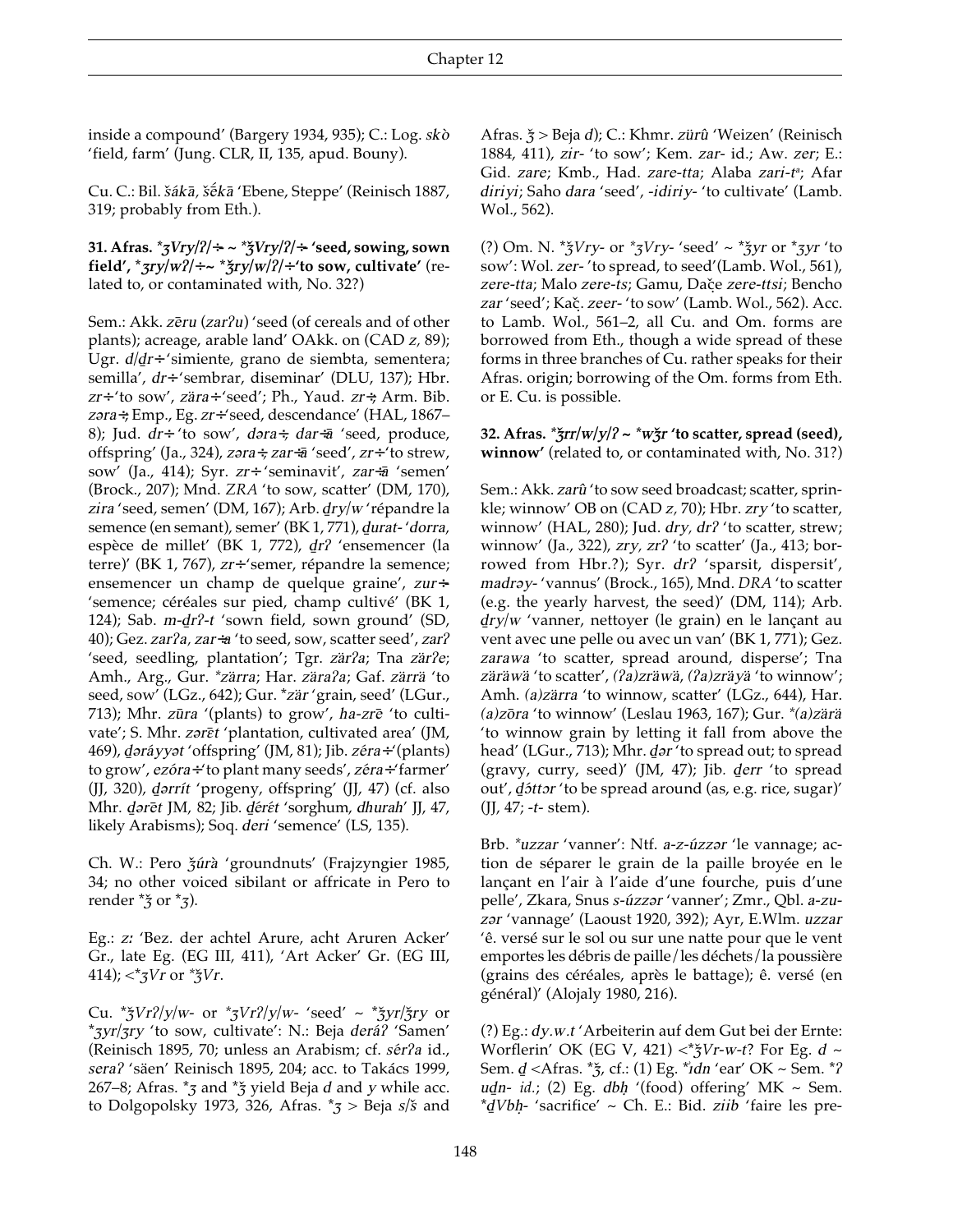miers sacrifices avant de manger les nouvelles récoltes' ~ Cu. E.: Som. *dabaah.* 'slaughter'; (3) Eg. *db* 'jackal' CT, *z*:b id. OK ~ Sem. di?b- 'wolf, jackal'.

#### **References**

- Abdel-Massih, E., 1971. *A Computerized Lexicon of Tamazight*. Ann Arbor (MI): The University of Michigan.
- Abraham, R.C., 1962. *Somali-English Dictionary.* London: University of London Press.
- Abraham, R.C., 1965. *Dictionary of the Hausa Language.* London: University of London Press.
- Agostini, F. *,* A. Puglielli, C.M. Siyaad, R. Ajello, G. Banti, B. Bruno, L. Maffi & B. Panza (eds.), 1985. *Dizionario Somalo-Italiano*. Rome: Gangemi editore.
- Alojaly, G., 1980. *Lexique touareg-franc?ais.* Copenhagen: Akademisk Forlag.
- Bargery, G.P., 1934. *A Hausa–English Dictionary and English–Hausa Vocabulary.* London: Oxford University Press.
- Barreteau, D. & A. Brunet, 2000. *Dictionnaire Mada.* Berlin: Dietrich Riemer.
- Bassano, F. da, 1918. *Vocabolario tigray-italiano e repertorio italiano-tigray.* Roma: Casa editrice italiana & C. de Luigi.
- Basset, R., 1909. *Mission au Sénégal*, tome I*.* Étude sur le dialecte zenaga. Paris: Ernest Leroux.
- Behnstedt, P., 1992–. *Die nordjemenitischen Dialekte*, vol. 2: Glossar*.* Wiesbaden: Ludwig Reicher Verlag.
- Belot, J.B., 1929. *Vocabulaire arabe-français à l'usage des étudiants.* Beyrouth: Librairie orientale.
- Bender, M.L., 1994. Aroid (South Omotic) lexicon. *Afrikanistische Arbeitspapiere* 38, 133–62.
- Biella, J.C., 1982. *Dictionary of Old South Arabic. Sabaean Dialect.* (Harvard Semitic Studies 25.) Chico (CA): Scholars Press.
- Blachère, R., M. Chouémi & C. Denizeau, 1964-. *Dictionnaire arabe-français-anglais.* Paris: Maisonneuve and Larose.
- Cerulli, E., 1938. *Studi etiopici III. Il linguaggio dei Giangerò ed alcune lingue Sidama dell'Omo (Basketo, Ciara, Zaissè).* Roma: Instituto per l'Oriente.
- Cohen, D., 1970–. *Dictionnaire des racines sémitiques ou attestées dans les langues sémitiques.* Paris: La Haye; Leuven: Peeters.
- Cohen, M., 1947. *Essai comparative sur le vocabulaire et la phonétique du chamito-sémitique*. Paris: Librairie ancienne Honoré Champion.
- Conti Rossini, C., 1912. La langue des Kemant en Abyssine, in *Kaiserliche Akademie der Wissenschaften. Schriften der Sprachenkommission IV*. Wien: Kommission bei Alfred Hölder, 1–316.
- Conti Rossini, K., 1931. *Chrestomathia arabica meridionalis epigraphica edita et glossario instructa*. Roma: Instituto per l'Oriente.
- Dallet, J-M., 1982. *Dictionnaire kabyle-français. Parler des At Mangellat (Algérie)*. Paris: Société d'études linguistiques et anthropologiques de France.
- Destaing, E., 1920. Etude sur la Tachelhît du Soûs I. Vocabulaire français-berbère. Paris: Ernest Leroux.
- Diakonoff, I., 1981. Early Semites in Asia: agriculture and animal husbandry according to linguistic data (VIIIth–IVth Millennia BC). *Altorientalische Forschungen* VIII, 23–74.
- Dolgopolsky, A., 1973. *Comparative-Historical Phonetics of Cushitic.* Moscow: Nauka.
- Ehret, C., 1979. On the antiquity of agriculture in Ethiopia. *Journal of African History* 20, 2.
- Ehret, C., 1980. *The Historical Reconstruction of Southern Cushitic Phonology and Vocabulary.* Berlin: Dietrich Reimer.
- Ehret, C., 1987. Proto-Cushitic Reconstruction. *Sprache und Geschichte in Afrika* 8, 7–180.
- Ehret, C., E.D. Elderkin & D. Nurse, 1989. Dahalo lexis and its sources. *Afrikanistische Arbeitspapiere* 18, 1– 49.
- Faulkner, R.O., 1962. *A Concise Dictionary of Middle Egyptian*. Oxford: Clarendon Press.
- Foucauld, le père C. de., 1951–52. *Dictionnaire touaregfrançais* 1–4. Paris: Imprimerie nationale de France.
- Frajzyngier, Z., 1985. *A Pero-English and English-Pero Vocabulary*. Berlin: Dietrich Reimer.
- Gragg, G.B., 1982. *Oromo Dictionary.* East Lansing (MI): Michigan State University.
- Heine, B., 1978. The Sam Languages: a history of Rendille, Boni and Somali. *Afroasiatic Linguistics* 6/2, 23–116.
- Heine, B., 1979. Some cultural evidence on the early Samspeaking people of Eastern Africa. *Sprache und Geschichte in Afrika* 3, 169–200.
- Jungraithmayr, H., 1991 (in collaboration with N.A. Galadima & U.Kleinewillinghöfer). *A Dictionary of the Tangale Language.* Berlin: Dietrich Reimer.
- Jungraithmayr, H. & A. Adams, 1992. *Lexique Migama.* Berlin: Dietrich Reimer.
- Kane, T.L., 1990. *Amharic-English Dictionary.* Wiesbaden: Harassowitz.
- Kaufman, S.A., 1974. *The Akkadian Influences on Aramaic.* Chicago (IL) & London: University of Chicago Press.
- Kossmann, M., 1999. *Essai sur la phonologie du proto-berbère*. Cologne: Rüdiger Köppe.
- Lamberti, M., 1993. *Die Shinassha-Sprache. Materialen zum Boro.* Heidelberg: Universitätsverlag C. Winter.
- Lanfry, J., 1973. *Ghadamès II. Glossaire (Parler des Ayt Waziten)*. Alger: Le Fichier Périodique.
- Laoust, E., 1920. *Mots et choses berbères.* Paris: Augustin Challamel.
- Laoust, E., 1932. *Siwa: son parler.* Paris: Librairie Ernest Leroux.
- Leslau, W., 1959. A Dictionary of Moča (Southwestern Ethio*pia).* Berkeley & Los Angeles (CA): University of California Press.
- Leslau, W., 1963. *Etymological Dictionary of Harari.* Berkeley & Los Angeles (CA): University of California Press.
- Leslau, W., 1997. *Ethiopic Documents: Argobba. Grammar and Dictionary*. Wiesbaden: Harassowitz.
- Militarev, A., 1984a. Afrasian-Sumerian contacts in lexicon, in *Preprints of the Conference 'Language Reconstruction and Prehistory of the East'* 1. Moscow: Nauka, 58–61.